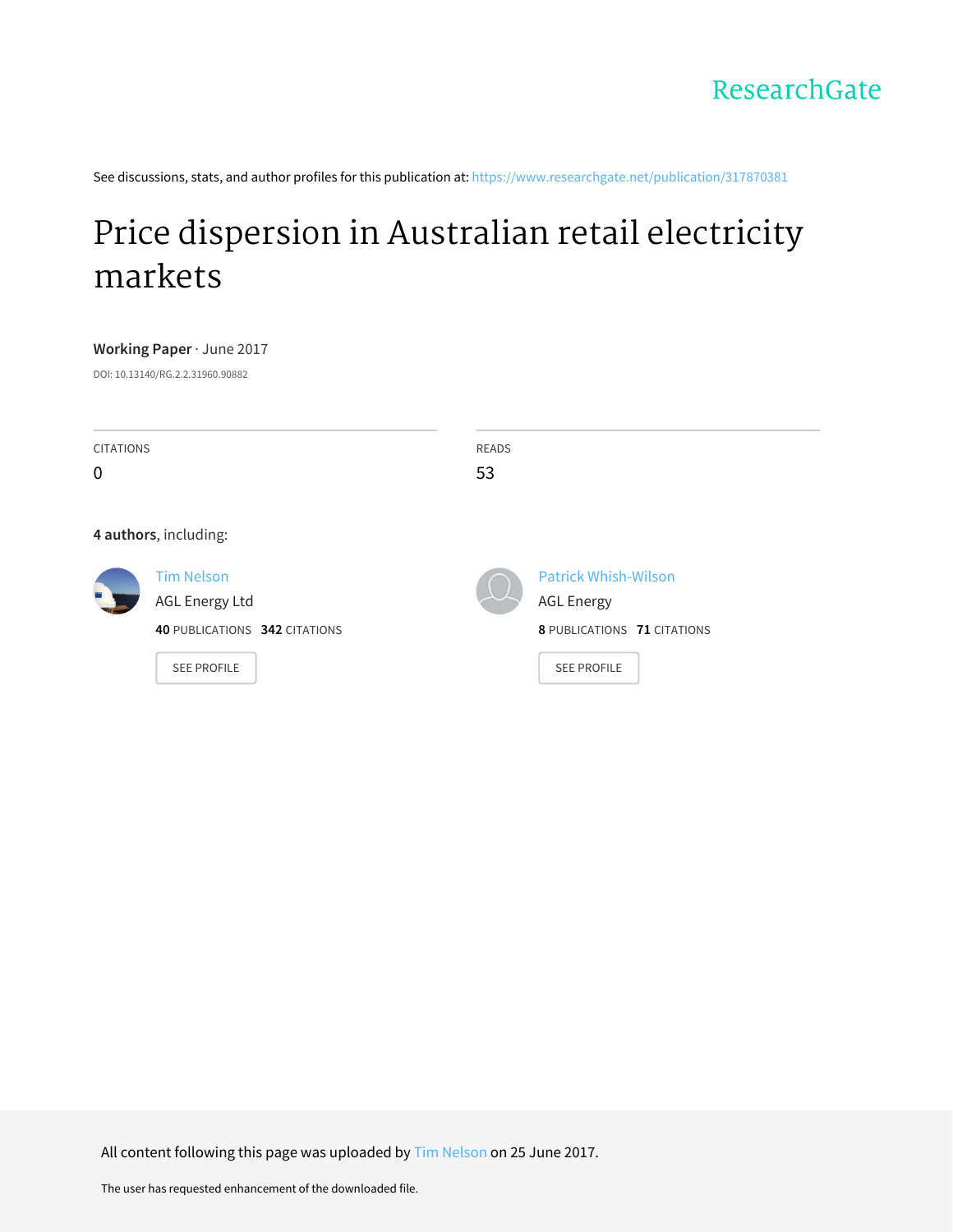# **Price dispersion in Australian retail electricity markets**

Tim Nelson, Eleanor McCracken-Hewson, Patrick Whish-Wilson and Stephanie Bashir Level 23, 200 George Street Sydney, NSW, 2000 June 2017

*Simshauser and Whish-Wilson (2017) examined the restructured Victorian retail electricity market and found it to be efficient as the marginal unit produced was sold at marginal cost. This article extends their analysis of price dispersion by considering the heterogeneous nature of electricity consumption when measured by volume sold (kWh). We find that customers on 'standing offer' tariffs use 18% less electricity than customers on 'high discount' products, indicating the presence of market segmentation and implicit second-degree price discrimination. Climate change policy and the emergence of new technologies such as household solar PV, battery storage and home energy management systems will create further price dispersion in Australian electricity markets due to even greater product heterogeneity. We contend that policy makers will need to facilitate, rather than prevent, both price and tariff structure dispersion with the objective of improving consumer outcomes.*

*Keywords:* electricity markets; price discrimination; energy policy *JEL Codes:* D40; D20; D22; L11

#### **1. Introduction**

 $\overline{a}$ 

Price discrimination in restructured retail markets is considered to be welfare enhancing by many energy economists. However, some stakeholders continue to question the *fairness* of consumers paying different prices for electricity as a homogenous product. This should not be a surprise given that electricity is an essential service and energy systems are not only an intricate network of physical and economic infrastructure but also a significant cultural system. There are large networks of business interests, geo-political stakeholders and carefully designed legal structures. These social and cultural networks took decades to build and are as important in explaining the inner functioning of the system as the economics, wires, steel and coal (Bakke, 2016, Ghazizadeh and Seifi, 2007).

Simshauser and Whish-Wilson (2017) established that deregulated Australian retail electricity markets were producing outcomes consistent with welfare enhancing price discrimination. Their study determined that Victorian price dispersion was high with 'Standing Offer' tariffs 10% above average cost and 'High Discount' tariffs at break-even prices (20% less than average cost). The conclusion of Simshauser and Whish-Wilson (2017, p. 92) was: *'Efficient pricing requires the marginal unit produced to be priced at marginal cost and Victoria meets this criteria – but we identify an episode of inter-consumer misallocation due to high Standing Offers. We conclude policy initiatives designed to help firms shift vulnerable households from Standing Offer tariffs is desirable.'* While competition was deemed to be effectively working for most customers, 'vulnerable customers' were deemed to be at risk and an appropriate targeted policy response was required.

Dr Tim Nelson is Chief Economist at AGL Energy Ltd and an Adjunct Associate Professor at Griffith University. Eleanor McCracken-Hewson is Manager, Policy and Research at AGL Energy Ltd. Patrick Whish-Wilson is Regulatory Strategy Manager at AGL Energy Ltd. Stephanie Bashir is Senior Director, Public Policy at AGL Energy Ltd. Our thanks to Michael Pierce and Max Wang for extracting the data in Section 3 and Rosanna Vasey for useful suggestions regarding presentation of the analysis. All views, errors and omissions are entirely the responsibility of the authors, not AGL or Griffith. Correspondence t[o tanelson@agl.com.au.](mailto:tanelson@agl.com.au)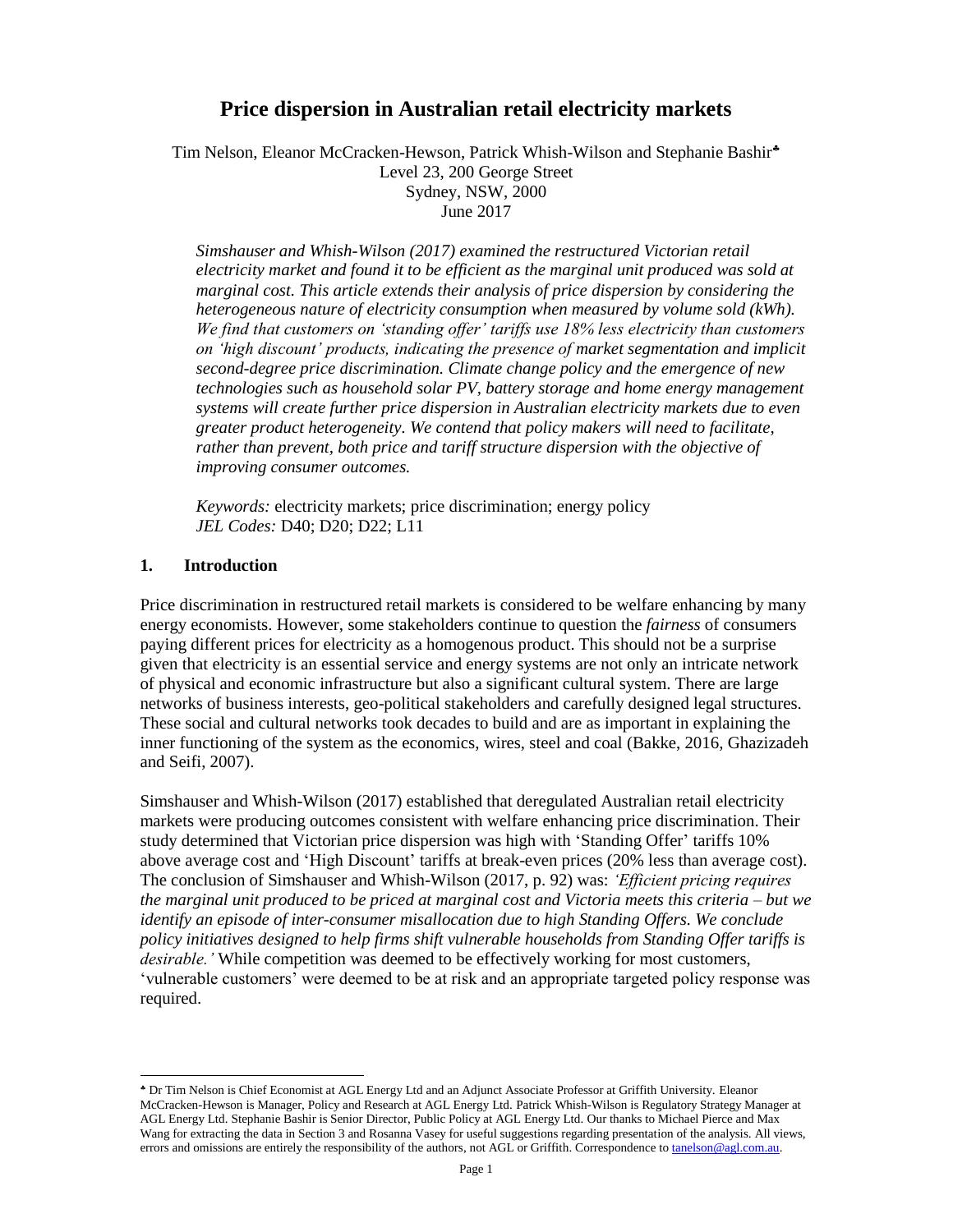A key limitation of the Simshauser and Whish-Wilson study is the use of *average* consumption. The use of averages effectively implies a homogenous suite of consumer preferences. We have attempted to overcome this limitation by considering the different consumption profiles of customers on 'Standing Offer' and 'High Discount' products. By examining these consumption profiles we can better understand consumer preferences for investing time in 'shopping around' for the best discount. We can also glean insights into how retailers may be using second-degree price discrimination to provide implicit 'price discounts' for higher consuming customers.

The Australian electricity market is an important market to study for several reasons. There is sharp focus on the efficiency and fairness of the retail market. The Commonwealth Government has commissioned a review of retail electricity markets by the Australian Competition and Consumer Commission (ACCC). The Victorian Government has initiated a review chaired by the former Premier, John Thwaites (DELWP, 2017). Prominent 'think-tanks' have questioned the market's operation (see Grattan Institute, 2017, as an example) and Australia's Chief Scientist is conducting a review of the entire east-coast National Electricity Market (NEM) in response to blackouts in South Australia (Finkel et al, 2016). Australia also has amongst the highest uptake of household distributed solar PV generation of any market in the world and is expected to be among the leading markets for deployment of storage (see Orton et al, 2017). As such, the dynamics of 'retailing electricity' are likely to be advanced due to a focus on reducing emissions and further penetration of new energy technologies.

The purpose of this article is to extend the analysis of Simshauser and Whish-Wilson (2017) to consider heterogeneous customers. We have considered heterogeneity in two timeframes. Firstly, we have considered customers based on their different present consumption profiles. Secondly, we have considered how new products and services will allow unique customer *demand profiles* to be individually priced in the future. The article is structured as follows: Section 2 provides a brief recount of the existing literature that was well documented in Simshauser and Whish-Wilson (2017); Section 3 presents analysis on the consumption profiles of different Victorian consumers; the introduction of new energy products and services is considered in Section 4; with policy recommendations and concluding remarks provided in Section 5.

## **2. Brief literature review**

Price discrimination has its origins in work presented by Pigou (1920). Stigler (1987) arguably has the best definition of price discrimination as where at least two (or possibly more) similar goods are sold at different prices relative to their marginal cost of production. Put simply, economists argue that prices are efficient where the marginal unit produced is priced at marginal cost (Varian, 1996). In electricity, such a statement can require greater consideration given that prices for electricity can reflect fixed charges, demand (i.e. kW) and energy (i.e. kWh) or a combination of the three. More generally, Robinson (1933) articulates that price discrimination relies upon firms being able to segment customers effectively, with two basic segmentations being *strong* (i.e. low elasticity, higher price) and *weak* (i.e. high elasticity, lower price). There are three basic forms of price discrimination:

- First-degree a monopolist effectively prices each customer differently based upon their willingness to pay reflected through a downward sloping demand curve.
- Second-degree non-linear pricing is utilised to provide discounts based on quantity consumed.
- Third-degree market segmentation is utilised to base individual pricing for particular classes of customers on their willingness to pay (e.g. pensioner discounts at the cinema).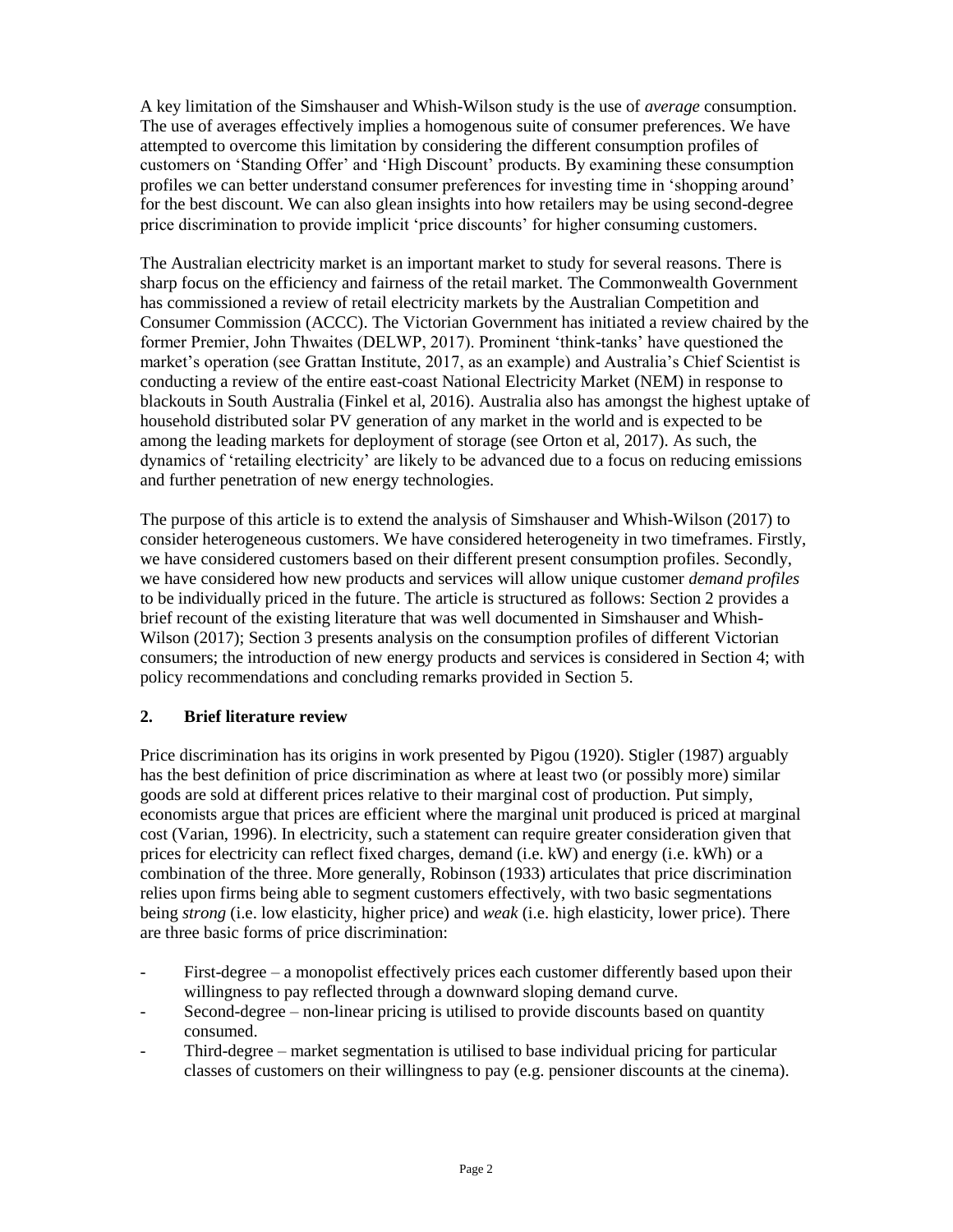The concept of price discrimination overcomes the simplistic notion of *uniform pricing* being set at marginal cost. Simshauser and Whish-Wilson (2017) articulate that the presence of non-trivial sunk costs in electricity systems necessitate the use of price discrimination. Given the very large upfront capital costs of building electricity generation and network infrastructure, prices cannot be uniformly set to the marginal cost (i.e. operating costs, fuel costs etc) of production. If prices were set in this way, the return on capital on sunk-cost infrastructure would be sub-optimal and new investment would not be forthcoming.

It is important to distinguish how price discrimination is utilised in competitive markets by individual firms. Much of the literature utilises the *strong* and *weak* segmentation theory discussed earlier. The theoretical *uniform* price is positioned between a higher price for the *strong*  segment and a lower price for the *weak* segment (Holmes, 1989). With such pricing in place, and assuming that firms have dynamically shifting capabilities to segment (see Corts, 1998), there is an ability for firms to aggressively build market share. The presence of new energy technologies such as digital metering and analytics are enhancing the ability of electricity businesses to devise business models along these lines. The important assumption in the proposition above is that firms have differing capabilities and opinions on market segmentation (non-uniform segmentation) and actively seek to segment on the basis of the *strong* and *weak* components. Demonstrating this in practice is inherently difficult. However, it is also important to note that the alternative to price discrimination in restructured energy markets is regulated uniform pricing.

Corts (1998) has demonstrated that if firms are required to implement uniform pricing due to policy intervention, companies will naturally focus on strong market segments with a view to maximising profit. This has certain implications for policy makers in electricity markets. Simshauser and Whish-Wilson (2017) discuss in great detail the 'working laboratory' situation in the UK as a result of Ofgem intervention in the electricity market to minimise price discrimination. They summarise the work of eminent economists (including Professors Yarrow, Vickers, Green, Littlechild, and Waddams Price) that reducing price discrimination is likely to reduce competition and have a detrimental impact on low-income customers.

There is general consensus within the literature that price dispersion increases as competition intensifies (see Borenstein and Rose, 1994; Dana ,1998 and Stole, 2007). Firms effectively seek to utilise their market segmentation analytical capabilities to capture the market share of *valuable customers*. This has certainly been the case in Australia where switching rates in Victoria are among the highest in the world (see Grattan, 2017). Simshauser and Whish-Wilson (2017) state that, '..the presence of price discrimination is not, of itself, evidence of market power.' However, it is important to note that price dispersion is not necessarily evidence that market power (of some kind) does not exist either and issues of information asymmetry between electricity suppliers and their customers need to be addressed by policy makers in restructured energy markets (see Nelson and Reid, 2014 and Section 5 of this article).

## *2.1 Australian electricity markets*

As noted earlier in this article, there is currently intense focus on the operation of the Australian electricity market. Some stakeholders are questioning whether retail electricity markets are delivering *fair* outcomes for consumers (see Ben-David, 2017, as an example). The ACCC is conducting a review on the operation of retail markets with retailer margins a key focus. It is important to note that the study by Simshauser and Whish-Wilson (2017) represents one of the few genuine attempts to study the impacts of price dispersion on consumer welfare. They established that the Victorian market met the definition of efficient pricing because the marginal unit produced was priced was priced at marginal cost.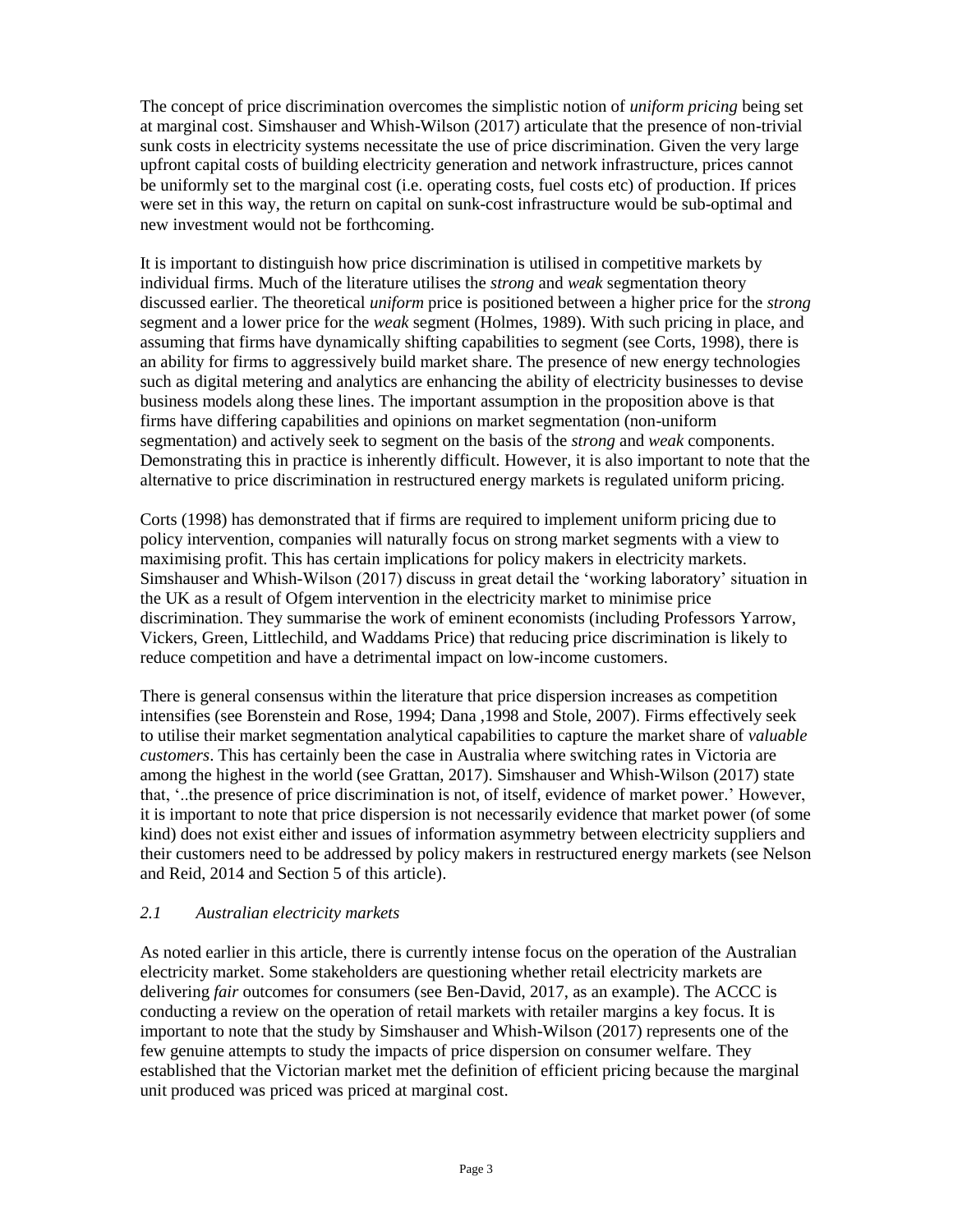

#### Figure 1: Components of an *average* electricity bill in Victoria





#### Figure 2: Percentage components of an *average* electricity bill in Victoria



Source: Oakley Greenwood, 2017, p.6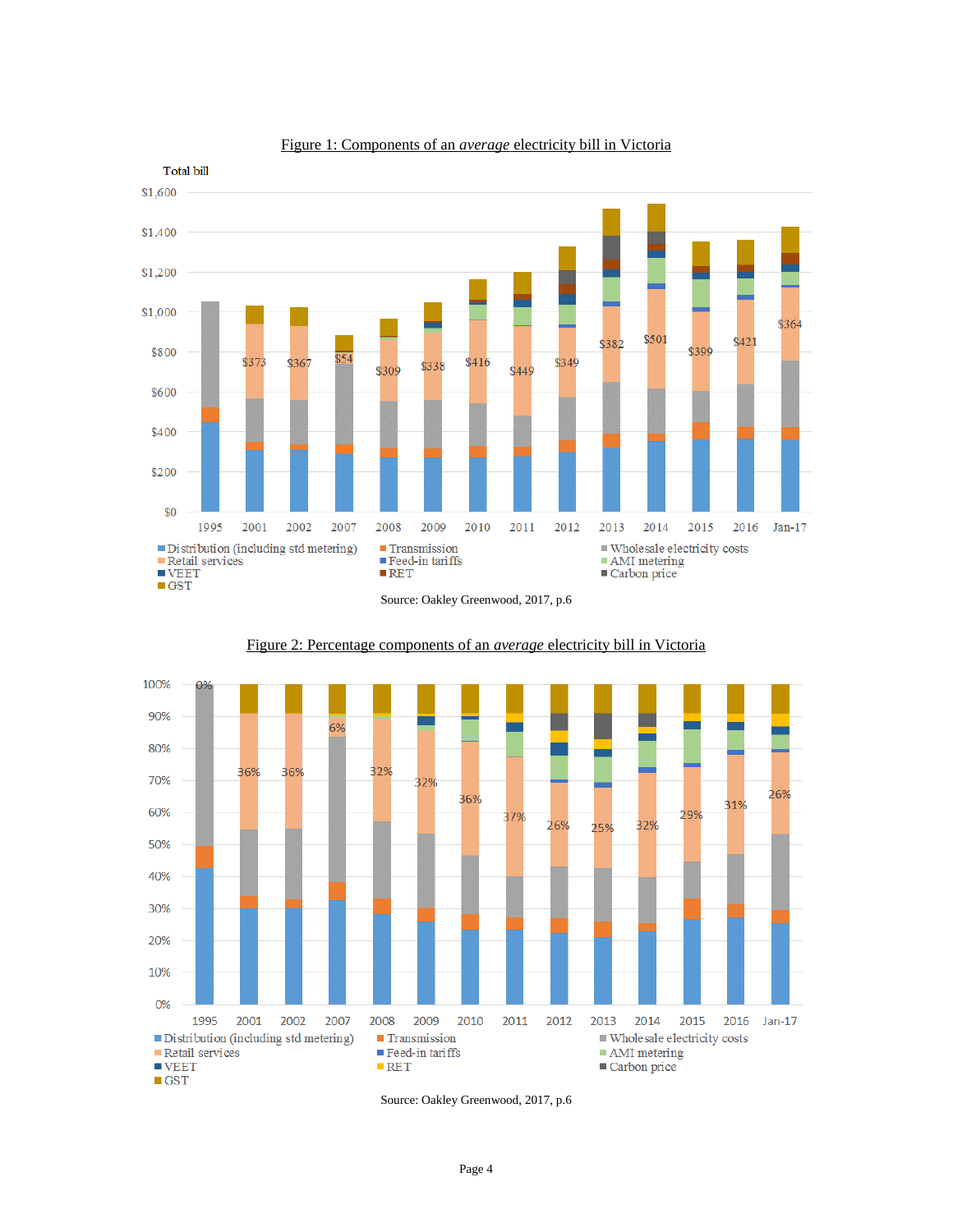Figures 1 and 2 show the individual components of an *average* consumption electricity bill in Victoria. Interestingly, the retailing component has declined in the past few years as competition and switching has intensified. As first glance, this indicates that the price dispersion identified by Simshauser and Whish-Wilson (2017) may have led to a reduction in the retailer component of the bill. This would be consistent with the views they state are held by eminent economists (including Professors Yarrow, Vickers, Green, Littlechild, and Waddams Price), namely that price dispersion leads to increased competition which would in turn lead to, *ceteris paribus,* lower prices. $<sup>1</sup>$ </sup>

However, the analysis in Figures 1 and 2 and the work of Simshauser and Whish Wilson (2017) is based upon *average* consumption. Furthermore, little evidence has been provided that customers are seeking discounts based upon a particular characteristic of their consumption or circumstances. Some stakeholders argue that information asymmetry is a key factor in the distribution of pricing and products among customers. In other words, it is an open question as to whether customer segmentation is being applied by firms based upon the *weak* and *strong* criteria. Section 3 seeks to build on the work of Simshauser and Whish-Wilson (2017) by assessing two key criteria of welfare maximisation: efficient pricing, whereby the marginal unit produced is priced at marginal cost; and whether there is evidence that customer segmentation is being utilised to justify price dispersion.

## **3. Price dispersion for a relatively homogenous product**

Our first set of modelling replicates the work of Simshauser and Whish-Wilson (2017) by estimating average and marginal cost tariffs for Victoria. The results are presented in Figure 3. The first bar is the 2017 standing offer tariff (note in practice it is a two-part tariff but is presented as an average rate for comparison purposes). The second bar, titled Average Cost, is the industry average total cost of supply and has been derived from the Retail Energy and NEMESYS model utilised in the original Simshauser and Whish-Wilson  $(2017)$  study<sup>2</sup>. By our estimate, the split between fixed and variable costs is 70/30, respectively. The third bar, titled Marginal cost, is also derived from the models with two important changes. Firstly, wholesale supply costs rely on forward market prices, not modelled (and highly optimised) system costs. Secondly, retail supply profit margins have been purposefully set to zero. The final bar presents the marginal tariff in 2017 (again, it is a two-part tariff that has been converted to an average rate for ease of comparison).

 $<sup>1</sup>$  In reality, it is very difficult to articulate why prices move given the complexity of the supply chain. Figures 1 and 2 show the</sup> significant costs being incurred as a result of government policies such as the Victorian Energy Efficiency Target (VEET), carbon price, Advanced Metering Infrastructure (AMI: mandated smart meter rollout), and Renewable Energy Target (RET). In 2016/17, there has been a significant increase in forward wholesale electricity prices as a result of the closure of the Hazelwood power station and a debate exists about how such prices in wholesale markets should be attributed in an analysis such as this.

 $2$  Further information about the NEMESYS model is presented in Simshauser and Whish-Wilson (2017).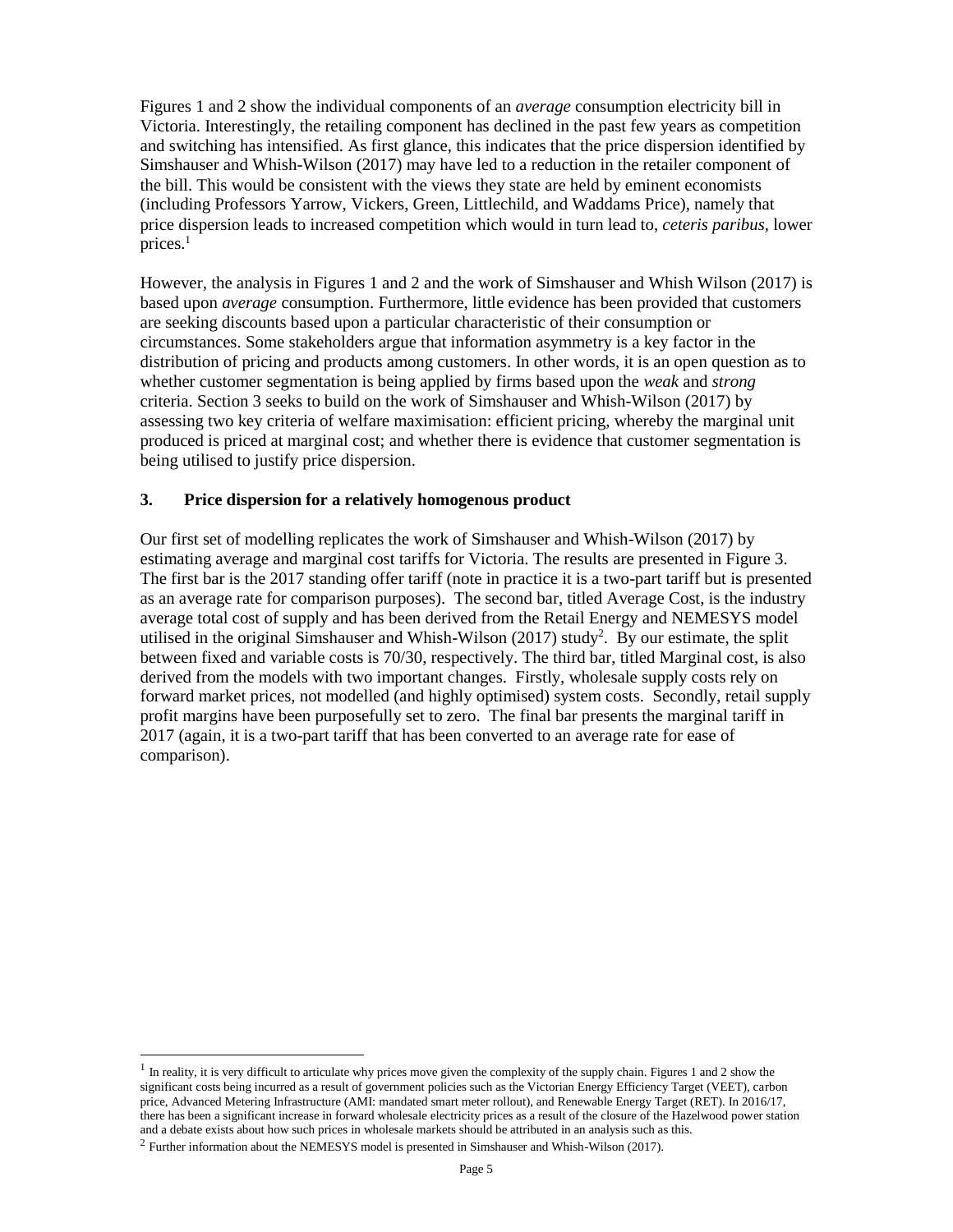

Figure 3: Victorian Standing Offers, average cost, marginal cost and marginal tariff



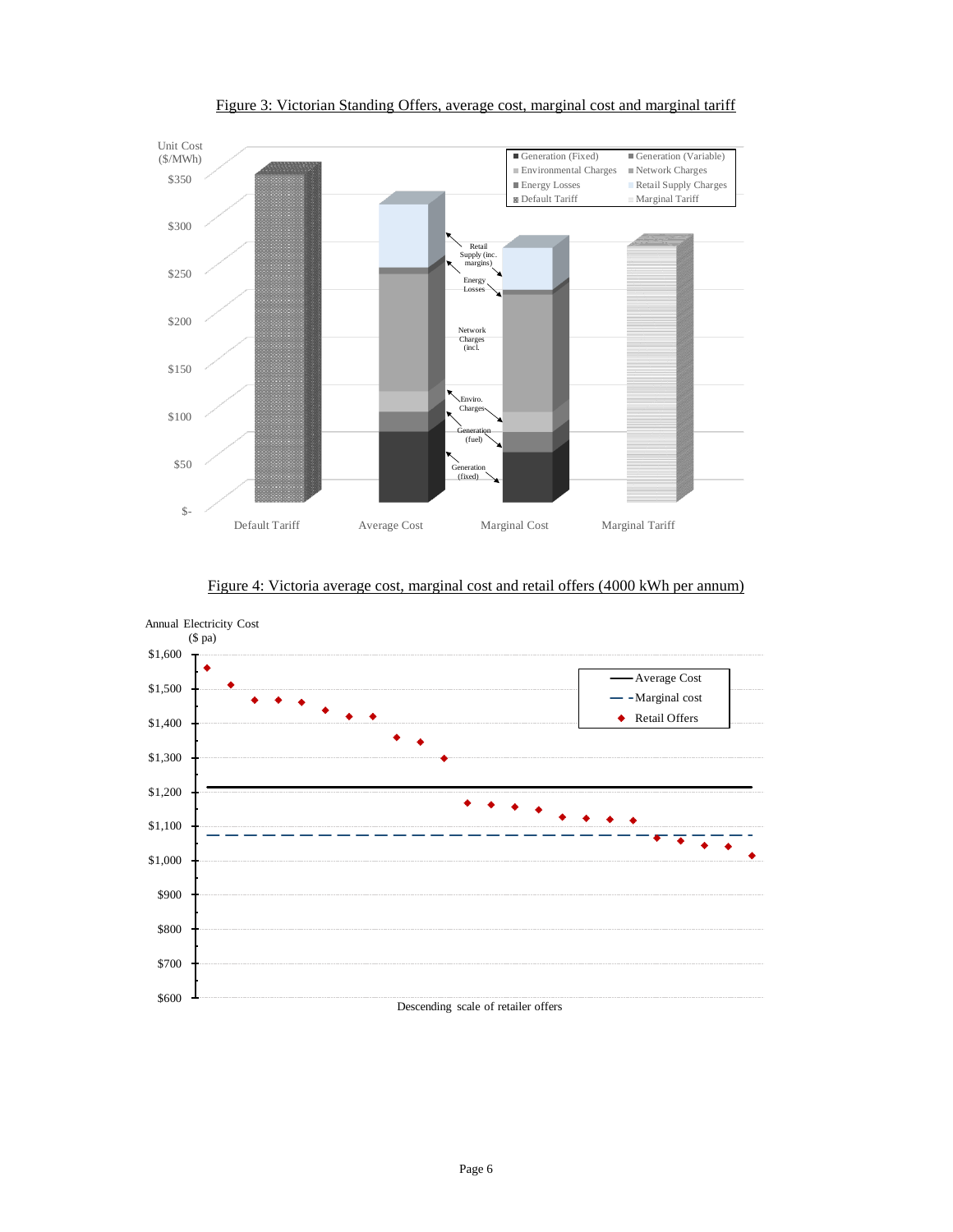Figure 4 presents the spread of offers for Victoria. Note the two 'cost' lines represent our modelled Average Cost and Marginal Costs from Figure 3. Average Cost is represented by the solid line while Marginal Cost is represented by the dashed line. Diamond markers represent Standing Offers and best routine discount offers of the active retailers. There is substantial dispersion in offer prices and above all, the marginal offer approximates our estimate of the marginal cost of retail supply. Thus, the first of the two key welfare maximisation criteria is met: the marginal unit sold is priced at marginal cost.

Figure 5 provides a summary of market offers by generic 'offer blocks'. The blocks represent the differential between active retailer Standing Offers and the lowest market offer available. The height of each block represents the range or spread of prices available under the product offering in question  $(\frac{6}{p}a)$  while the length of the blocks roughly indicates the percentage of total customers accessing each product.





Distribution of Customer Discounts

A key limitation of Simshauser and Whish-Wilson (2017) is their assumption about customer homogeneity. Their original analysis assumes *average* customer consumption of 4,200 kWh pa for a Victorian household, although we have used 4,000 kWh pa in the analysis above. However, when it comes to consumption, customers are far from homogenous (see the important contribution by Reiss and White, 2005). In fact, consumption represents an ideal way to examine customer heterogeneity in relation to electricity. Firms may have an ability to segment on the basis that consumption levels are an indicator of *strong* and *weak* market segments. Greater consumption levels may indicate high elasticity/low price (*weak)* and lower consumption levels may be associated with low elasticity/high price (*strong*). Such segmentation may lead firms to offer different prices and consumers may benefit from a form of implicit second-degree price discrimination (i.e. volume discounts). Firms are effectively assessing a customer's willingness to 'shop around' based upon the potential savings – with greater potential monetary savings being a function of greater consumption.<sup>3</sup>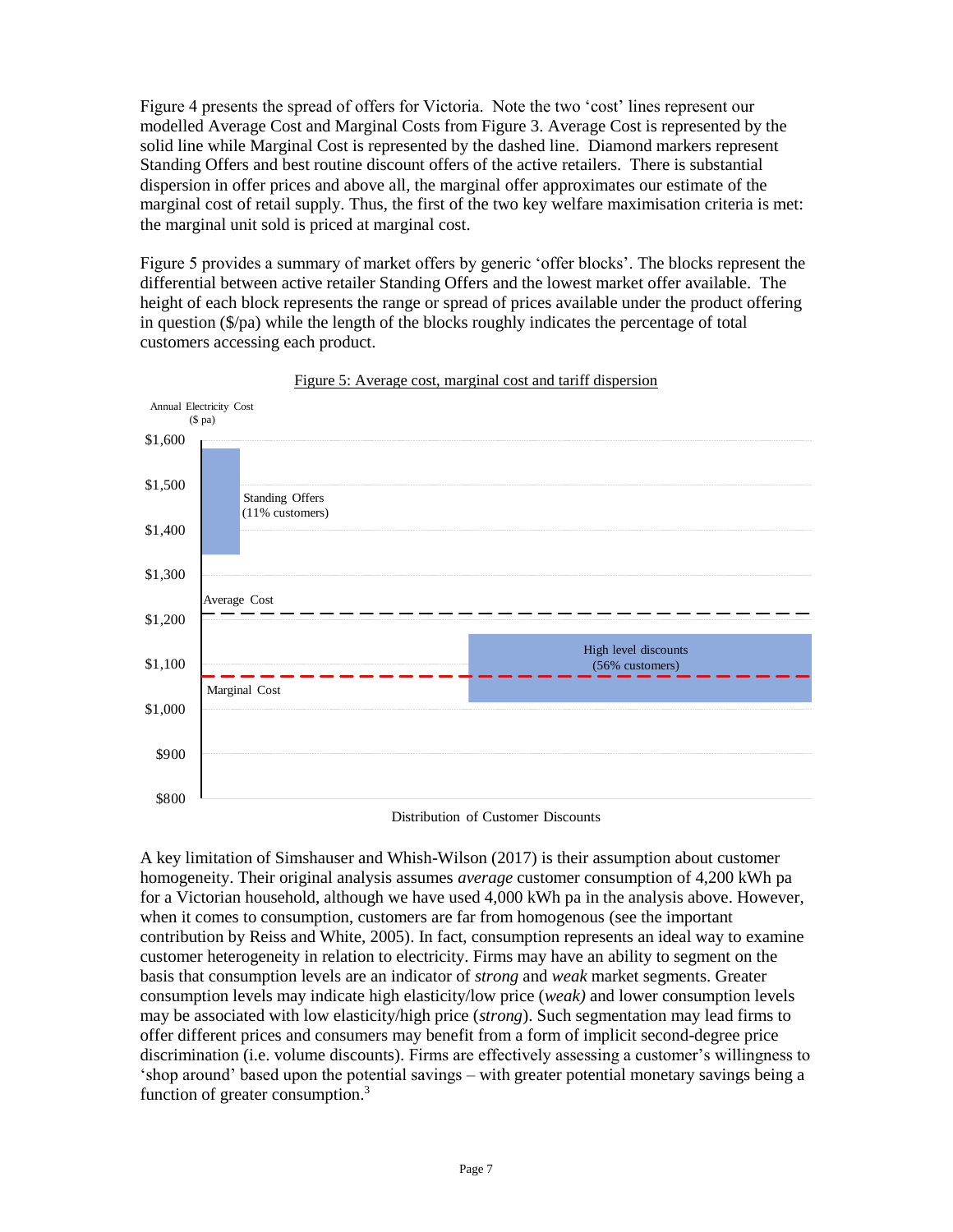In practical terms, low consumption may be associated with 'essential service' consumption (e.g. lighting, cooking, hot water) and high consumption may be associated with more discretionary usage (e.g. pool pumps). High consumption may also be a function of greater numbers of people in the home (see IPART, 2015; and Simshauser and Nelson, 2014). Previous studies have found that high consumption households are often in the 'family formation' demographic group where lower prices are actively sought out by consumers due to overrepresentation of 'customer hardship' (see Simshauser and Nelson, 2014). By examining different customer consumption profiles and market engagement, it is possible to *infer* whether the market is functioning through customers allocating time to select the most appropriate energy deal based upon their unique circumstances.

To overcome the focus on *average* consumption, we utilised a similar billing data set to that used in Simshauser and Whish-Wilson (2017). Ideally it would be possible to list all customers and the price they are paying but such data would require knowledge of every customer contract. To overcome this complexity, we have examined the consumption profiles of customers on 'standing offer' and 'high discount' products.<sup>4</sup> Mean consumption for each sub-set of customers is presented in Figure 6.



Figure 6: Mean daily consumption of 'standing offer' and 'high discount' Victorian households

Source: Aggregated customer data from AGL billing system

l

 $3$  From the customer's perspective, high consumption implies that the value ascribed to time spent assessing energy market deals is greater.

<sup>4</sup> 1000 'standing offer' (higher priced default product) and 1000 'high discount' (the largest discount offer provided by AGL Energy Ltd) customer load profiles were extracted at random to provide a sample. See Appendix 1 for a distribution of AGL customer discounts in Victoria. The number of customers on higher discount products has increased over the past few years.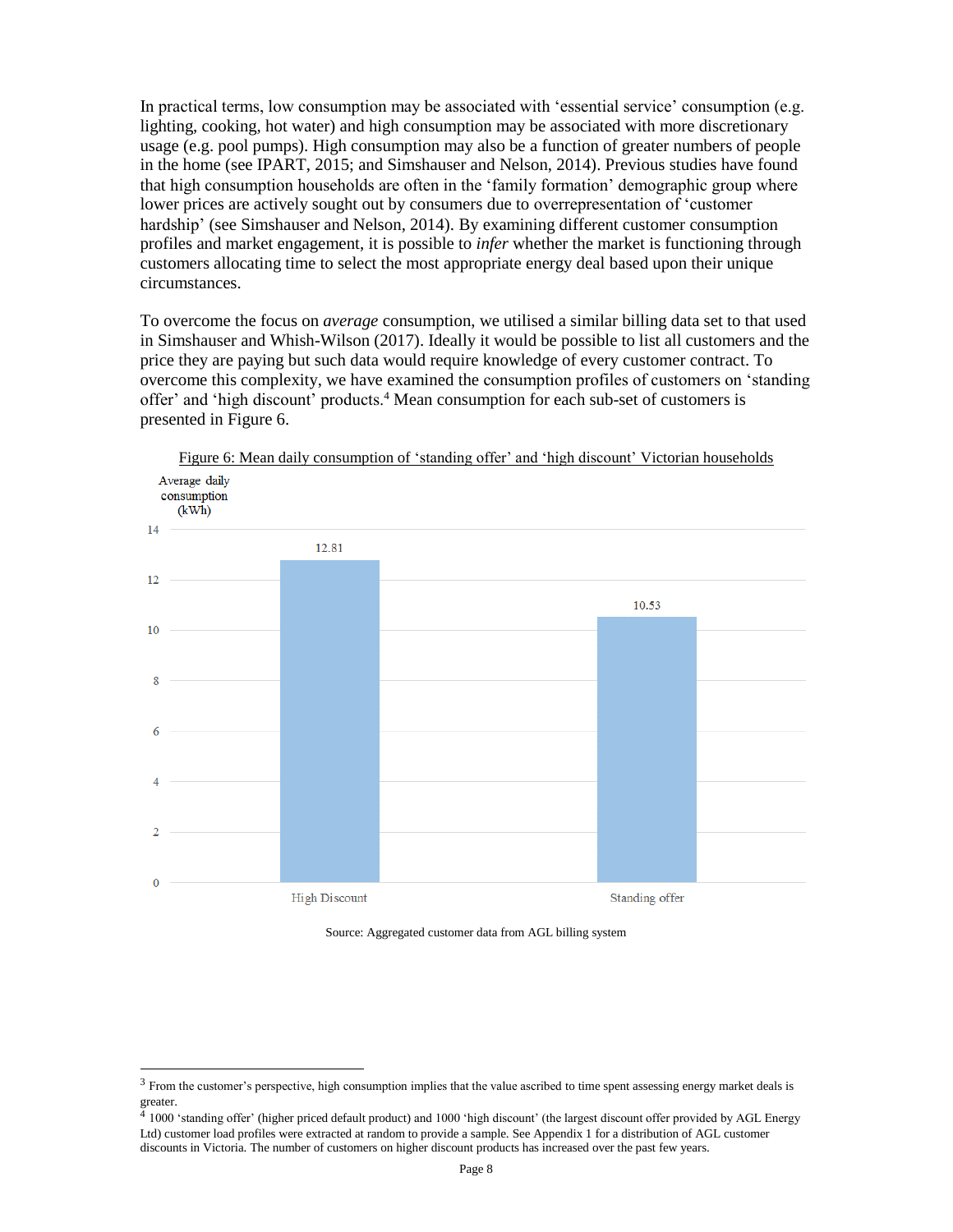Figure 6 shows that mean consumption for 'high discount' customers is 4,675 kWh per year or around 22% higher than 'standing offer' customers (3,843 kWh). This is indicative of seconddegree price discrimination being utilised by firms to provide volumetric discounts to customers that value 'shopping around'. Customers on 'standing offers' use around 8% less energy than the *average* customer and as such may not value the potential savings available from shopping around as much as the time that would be spent doing so. On the other hand, customers on the 'high discount' product consume approximately 12% more than the *average* customer and we can therefore *infer* that such customers are more willing to spend time assessing different products given the substantial savings potential due to higher consumption.



Figure 7: Mean daily consumption profile of 'standing offer' and 'high discount' Victorian households

Source: Aggregated customer data from AGL billing system

Consumption for a further subset of customers receiving concessions rebates is shown in Figure 7 with associated load profiles presented in Figure 8.<sup>5</sup> There is a much lower spread of consumption between 'standing offer' and 'high discount' customers that are receiving a government concession (around 8%), with lower consumption overall (a finding consistent with Simshauser and Downer, 2016). There is less evidence that implicit second-degree price discrimination is being utilised for this customer segment.

<sup>&</sup>lt;sup>5</sup> 1000 'standing offer' and 1000 'high discount' concessions customer load profiles were extracted at random to provide a sample. In Victoria, the Annual Electricity Concession is available to concession cardholders and involves a discount of 17.5% on household electricity bills. Eligibility requires one of the following: Pensioner Concession Card; Health Care Card; or DVA Gold Card (veterans).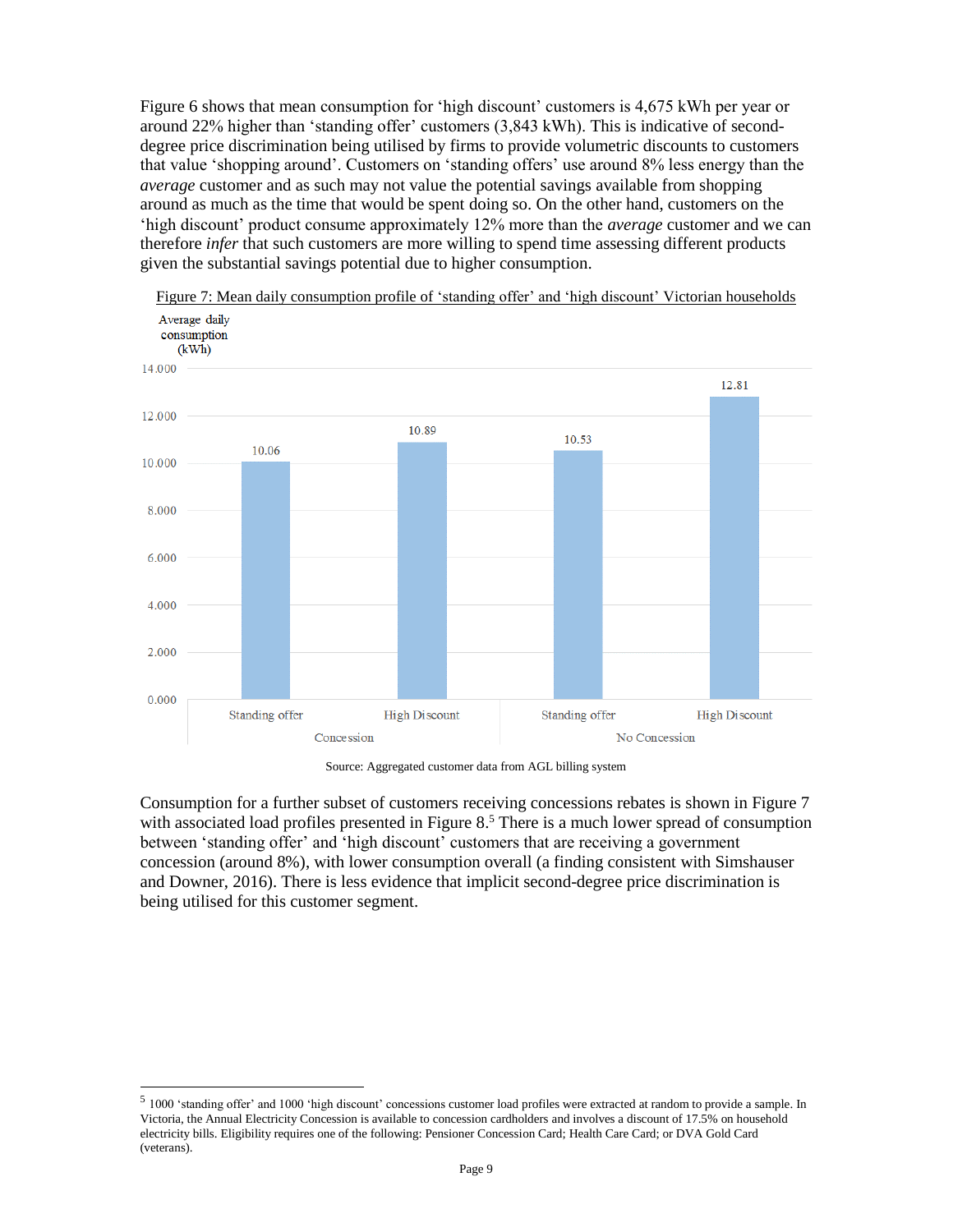#### Figure 8: Load profiles of customer segments



Time of day

Source: Aggregated customer data from AGL billing system



#### Figure 9: Frequency distribution of customers by consumption

Source: Aggregated customer data from AGL billing system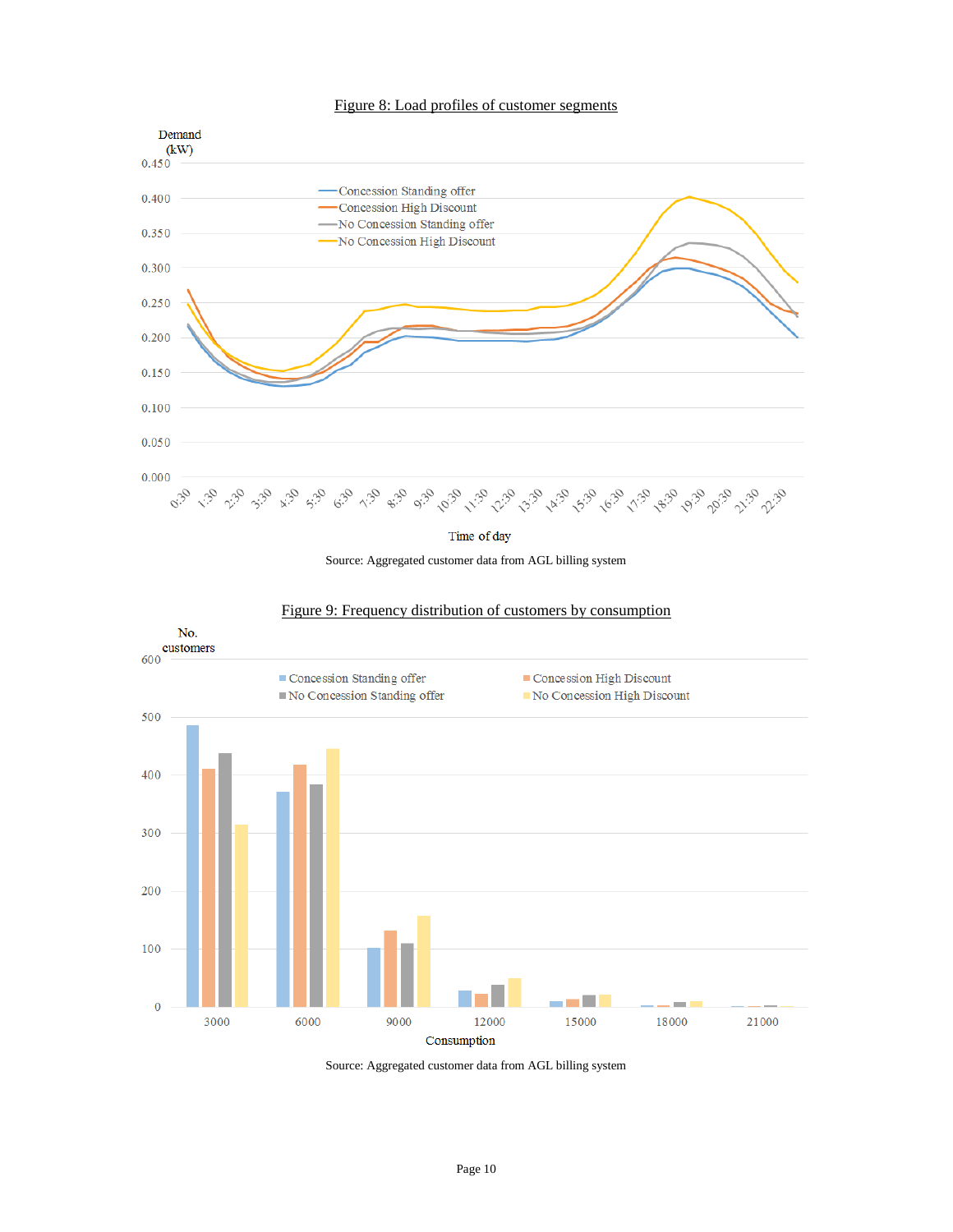The frequency distribution of customers by consumption is presented in Figure 9. Consumption is clearly an important variable in explaining resultant price dispersion. Customers with higher consumption are overrepresented on 'high discounts' while customers with lower consumption are overrepresented on 'standing offers'. This indicates that consumers understand the positive correlation between monetary savings (measured in reduced billed expenditure) and consumption. Consumers are also likely to understand that, in some scenarios, the costs of spending time to find the best electricity contract, may outweigh any resultant savings given a lower consumption profile. Implicitly, second-degree price discrimination is being pursued.

An important policy recommendation of Simshauser and Whish-Wilson (2017) related to the need to shift *vulnerable customers* off standing offer tariffs. Electricity supply is an 'essential service' and energy companies have an obligation to ensure that *vulnerable customers* are on an appropriate product. Our data set shows that Victorian customers on AGL's hardship program use around 40% more electricity than average. This has important public policy implications which will be presented in Section 5.

## **4. Price dispersion for a heterogeneous suite of products and services**

The literature and supporting empirical analysis in the preceding section recognises that price dispersion for a largely homogenous product tends to be welfare enhancing. The view of electricity supply as a homogenous good meeting a largely consistent consumer need is being upturned by ongoing developments in the cost, availability and capabilities of distributed energy technologies. The emergence of these technologies is being accompanied by a proliferation of new entrants with novel business models crafting innovative energy service offerings for customers. This section explores this evolution and the implications for price dispersion as an indicator of competition in retail energy markets.

Since solar PV systems first entered the Australian consumer market a decade ago, some 17% of Australian households now produce their own electricity via a rooftop solar PV system. In Queensland and South Australia, this figure exceeds 25% (AEC, 2016). There are more than 1.65 million small-scale installations across Australia (AEC, 2017). By substantially modifying a customer's residual demand profile, together with their overall grid energy requirements, this development alone sees the emergence of a class of customers whose needs and preferences will not always match those of the 'traditional' energy customer. Customers with rooftop solar become interested in new aspects of the retail offers available to them – such as the magnitude of feed-in tariff, the relative weighting of fixed versus variable components and the timing of, and differential between, peak and off-peak rates.

A second 'wave' of distributed energy technologies are now entering the Australian consumer market with even more profound implications for the heterogeneity of consumer needs and preferences, as well as the volume and diversity of enterprises operating in the market and the range of energy services on offer. Behind-the-meter energy storage is expected by some analysts to grow exponentially over the next two decades. Bloomberg New Energy Finance (2017) anticipates that 37GWh of energy storage will be installed behind-the-meter by 2040, with 53% of this installed at residential customer premises (see Table 1). This equates to 24% of residential buildings having a storage system (BNEF, 2017). Other technologies that are currently on the periphery but expected to see increasing take-up include electric vehicles, smart appliances and sophisticated home energy management systems.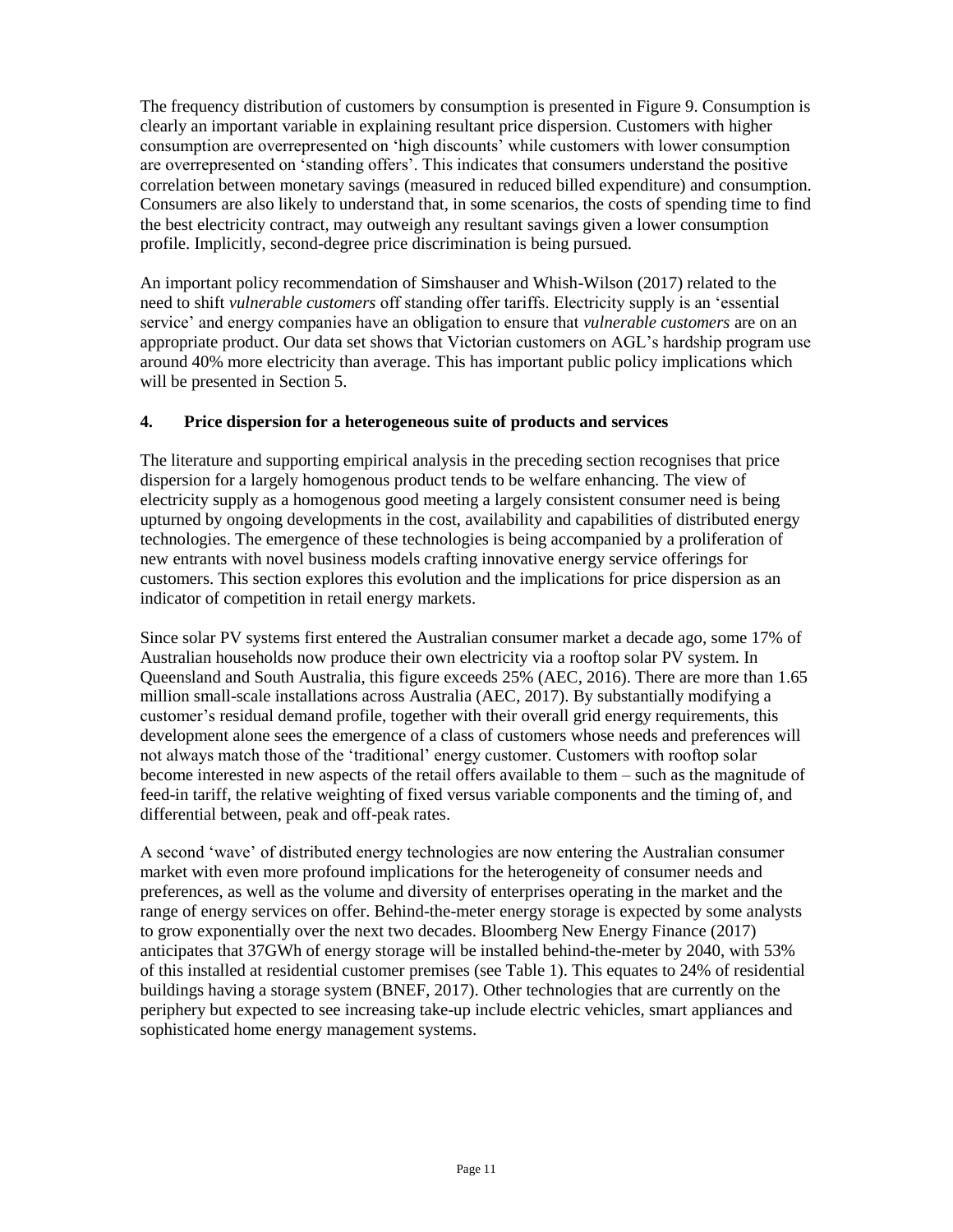| Sector      | 2020 | 2030 | 2040  |
|-------------|------|------|-------|
| Residential | 101  | 984  | 2,540 |

|--|

Industrial 1 0 1 7 7 73 Source: BNEF (2017)

Commercial 9 9 112

Firms are also beginning to deploy sophisticated software platforms that enable the real-time performance monitoring of distributed energy systems installed behind-the-meter at a residential premises, and the ability to deploy those systems either individually or as part of a fleet in response to centrally transmitted commands. This accurate performance monitoring and potential for aggregated and dynamic response offers an abundance of innovation potential - from enabling peer-to-peer energy trading and the participation in large-scale Virtual Power Plants, to the development of highly dynamic and efficient embedded networks or micro-grid systems.

Alongside the 36 'traditional' licensed retailers operating in Victoria**<sup>6</sup>** and the 59 operating across the remainder of the NEM,**<sup>7</sup>** 'alternative' license-exempt energy sellers are proliferating. A prime example is firms selling energy to customers from a solar PV system installed behind-the-meter at the customer's own premises under what is known as a 'power purchase agreement'. Another very common form is firms reselling energy within an embedded network. Over 2500 current licence exemptions have been granted by the Australian Energy Regulator,**<sup>8</sup>** a figure which underrepresents those in place across the NEM since Victoria operates its own licencing and exemption system.

At its core, the evolution of technology is facilitating the provision of products and services that allow customer consumption heterogeneity to be uniquely priced in 30-minute increments. The price dispersion and segmentation identified in Section 3 can be deployed 17,520 times in a year. From the customer's perspective, technology developments and increased product and service competition mean more choice than ever before. For example, they may preference online and digitally enabled service interactions, tools that enable them to closely monitor usage, and/or the availability of flexible payment options. They may choose to combine grid supplied and distributed energy sources, and/or expect to be able to share energy and share in value streams beyond the home (such as network and wholesale values).

In Australia, network tariffs (and the retail tariffs that overlay them) have typically been comprised of a fixed 'service to property' charge and a volumetric component charged per unit of energy (kWh) consumed. However, in recognition of the technology evolution underway (and the fact that network costs are driven more by peak demand than total consumption), regulators have required distribution businesses to introduce more cost-reflective network tariffs. These typically involve the introduction of a third component to a customer's tariff: a demand charge which varies month-on-month dependent on the household's peak energy consumption during the designated peak demand window (typically 3-8pm). The tariffs being offered by networks are summarised in Table 2.

 $\overline{a}$ 

<sup>7</sup> Australian Energy Regulator, Public register of authorized retailers[, https://www.aer.gov.au/retail-markets/authorisations/public](https://www.aer.gov.au/retail-markets/authorisations/public-register-of-authorised-retailers-and-authorisation-applications?f%5b0%5d=field_accc_aer_status%3A7)[register-of-authorised-retailers-and-authorisation-applications?f\[0\]=field\\_accc\\_aer\\_status%3A7](https://www.aer.gov.au/retail-markets/authorisations/public-register-of-authorised-retailers-and-authorisation-applications?f%5b0%5d=field_accc_aer_status%3A7) accessed online on 12 April 2017. 8 Australian Energy Regulator, Public register of retail exemptions[, https://www.aer.gov.au/retail-markets/retail-exemptions/public](https://www.aer.gov.au/retail-markets/retail-exemptions/public-register-of-retail-exemptions?page=1&f%5b0%5d=field_accc_aer_status%3A7)[register-of-retail-exemptions?page=1&f\[0\]=field\\_accc\\_aer\\_status%3A7,](https://www.aer.gov.au/retail-markets/retail-exemptions/public-register-of-retail-exemptions?page=1&f%5b0%5d=field_accc_aer_status%3A7) accessed online on 12 April 2017.

<sup>6</sup> Essential Services Commission of Victoria, List of current Electricity Retail Licences,

<http://www.esc.vic.gov.au/project/energy/2075-licensing/> accessed online on 12 April 2017.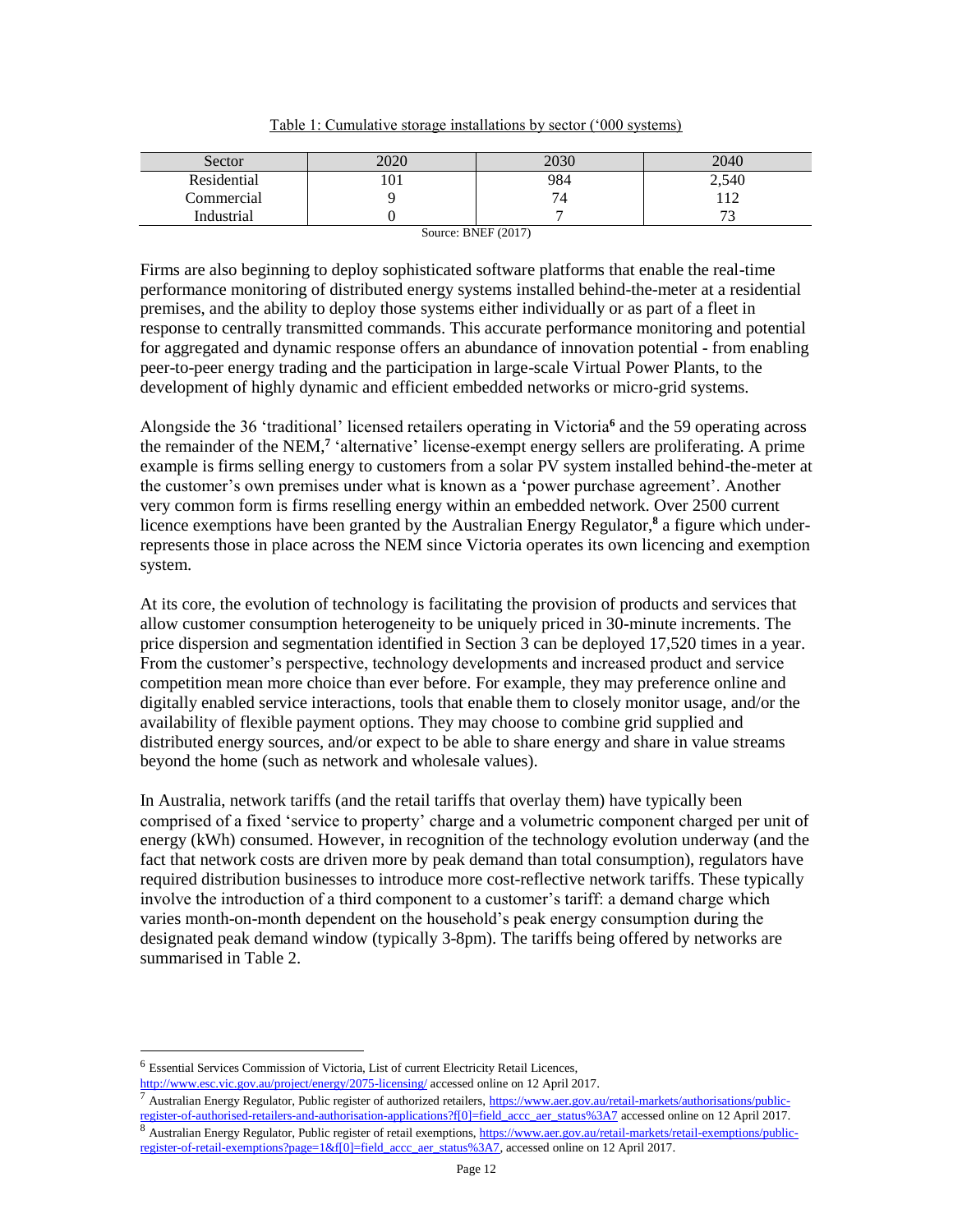## Table 2: Cost reflective network tariffs from 2017

| Network business                                            | Proposed tariff                                                                                                                                                                                                                                                                                                                                                                                                                                                   |  |  |
|-------------------------------------------------------------|-------------------------------------------------------------------------------------------------------------------------------------------------------------------------------------------------------------------------------------------------------------------------------------------------------------------------------------------------------------------------------------------------------------------------------------------------------------------|--|--|
| Ergon                                                       | Opt-in Seasonal Time-of-Use Energy and Seasonal Time-of-Use Demand tariffs                                                                                                                                                                                                                                                                                                                                                                                        |  |  |
| Energex                                                     | Opt-in Demand tariff includes Hot Water Tariff for Demand customers.                                                                                                                                                                                                                                                                                                                                                                                              |  |  |
| Ausgrid                                                     | Opt-in Time-of-Use tariffs. From 1 July 2018, all new customers assigned to Time-of-Use tariffs with opportunity to opt-<br>out to a transitional tariff. All existing customers with digital metering to be assigned to this transitional tariff on 1 July<br>2018.                                                                                                                                                                                              |  |  |
| Essential                                                   | Time of Use tariff default for new customers, new Solar PV installations and metering upgrades. Opt-in to Demand-based<br>tariffs also available.                                                                                                                                                                                                                                                                                                                 |  |  |
| Endeavour                                                   | Opt-in Time of Use tariffs. All new customers with interval meters assigned to Time-of-Use tariffs from 1 July 2018 on<br>opt-out basis.                                                                                                                                                                                                                                                                                                                          |  |  |
| <b>ActewAGL</b>                                             | Time-of-Use tariff default for all new residential and small business customers. Small business customers can opt-in to<br>Demand tariffs. Possible gradual introduction from 1 December 2017 of residential demand tariff.                                                                                                                                                                                                                                       |  |  |
| Citipower.<br>Powercor, United<br>Energy, Jemena,<br>Ausnet | Opt-in residential Demand Tariffs (not available in Ausnet service area until 2018). Opt-in Demand tariffs for all small<br>business customers consuming <60 MWh pa. United and Jemena: Demand tariffs mandatory for small businesses<br>consuming >60 MWh pa. Powercor, CitiPower and Ausnet: transitional Demand tariff mandatory for small business<br>consuming >60 MWh pa. Cost reflectivity of the transitional tariff will increase between 2017 and 2022. |  |  |
| South Australia<br><b>Power Networks</b>                    | Opt-in cost-reflective residential Demand tariff. Opt-in 'fully' cost-reflective demand tariff for small business customers.<br>Mandatory assignment to transitional Demand tariff (50% cost reflective Demand) for new 3-phase customers and<br>progressive increases in cost-reflectivity until 2022.                                                                                                                                                           |  |  |

Source: Distribution network businesses tariff statement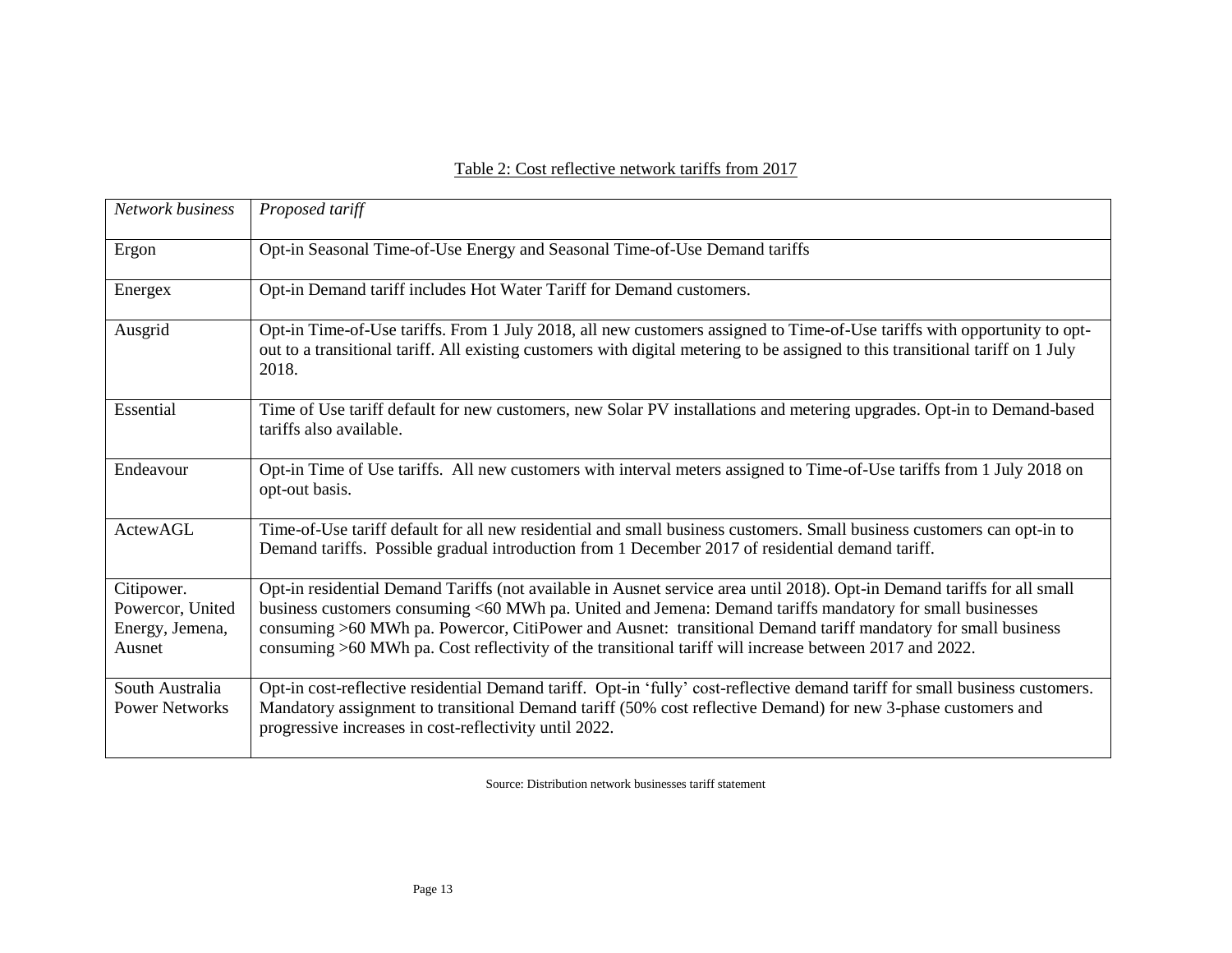

Figure 10: Average 'hot day' residential load profile with 3 kW solar PV and 6 kWh energy storage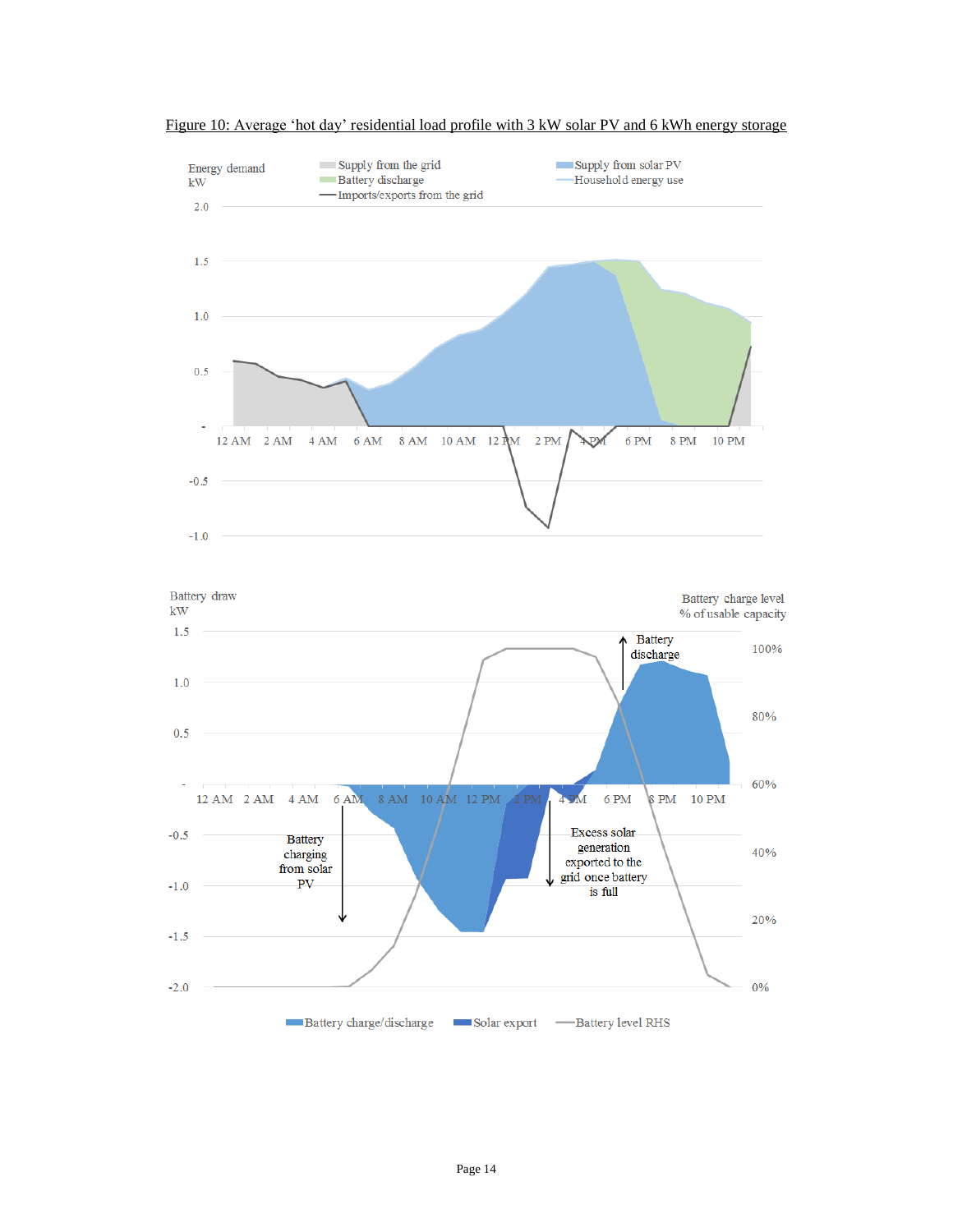The introduction of new demand-based tariffs alters the economics of new energy technologies substantially. Figure 10 demonstrates this by highlighting the impact of installation of a 3kw solar PV plus battery energy storage system with 6 kWh useable capacity<sup>9</sup> on an average household load profile. The solar PV system is configured to first charge the battery, with any surplus exported to the grid. The battery discharges directly to meet household load, and never exports to the grid. The solar PV and battery installation allow the household to self-supply 84% of its electricity requirements and to draw no electricity at all from the grid during the typical 3-8pm network peak. For such a customer, a demand based tariff is likely to offer material benefits as such charges could be avoided almost entirely.

|                   | Typical demand day |                 | Peak demand day |                 |
|-------------------|--------------------|-----------------|-----------------|-----------------|
|                   | Daily grid         | Share of home   | Maximum         | Maximum         |
|                   | consumption        | energy use from | demand from     | $\exp$ ort (kW) |
|                   | (kWh)              | grid            | $grid$ (kW)     |                 |
| Grid only         | 11.0               | 100%            | 1.5             |                 |
| Solar PV (3 kW)   | 5.7                | 52%             | 1.2             | 1.5             |
| Solar PV and      | 1.3                | 12%             | 0.7             | 0.9             |
| energy storage    |                    |                 |                 |                 |
| $(6 \text{ kWh})$ |                    |                 |                 |                 |

Table 3: Impact of solar PV and battery energy storage systems on customer grid requirements

The variation in outcomes across solely grid-dependent households and those with solar PV or solar PV with storage is presented in Table 3. The utilisation of customer segmentation will allow unique customer consumption heterogeneity to be estimated and priced for the first time with the evolution of digital metering and distributed energy technologies. The share of energy from the grid declines significantly, indicating that distributed energy technologies are an emerging partialsubstitute for 'grid-supplied' electricity. In fact, prices may need to evolve to allow unique export profiles to be priced (for selling power to the grid) given the household's maximum demand of the grid may be facilitation of export on peak demand days.

Other technologies will naturally have different impacts on a household's load profile depending on their characteristics and how they are installed and used. For example, purchase of an electric vehicle will increase a household's overall energy consumption, with the exact impact on the load profile dependent on when it is charged. Home energy management systems and smart appliances can be programmed to optimise for self-consumption overall, or for a particular tariff structure (e.g. to shift demand to off-peak periods under a time-of-use or demand tariff).

The price dispersion analysis in Section 3 identified the practice of implicit second degree price discrimination, where customers with higher usage seek out and are offered discounted rates as compared to those with lower usage who may spend less time seeking out new offers presumably due to lower economic payoff for the utilisation of their time. Distributed energy technologies which very substantially lower grid-drawn energy supply, will amplify the natural heterogeneity of customer needs and preferences, and is thus likely to only increase the extent of price dispersion. It may also lessen the relevance of analyses which look only to unit price to determine value being delivered to customers by retail energy service providers. Some customers may begin to more heavily weight 'value-added' services over unit prices alone. These services might include an enhanced feed-in tariff, the ability to participate in peer-to-peer electricity trades, the availability of demand response products or the opportunity to be rewarded for provision of network and wholesale support services back to the system.

 $9$  Equivalent to a 7-8 kWh system with a depth of discharge around 80%.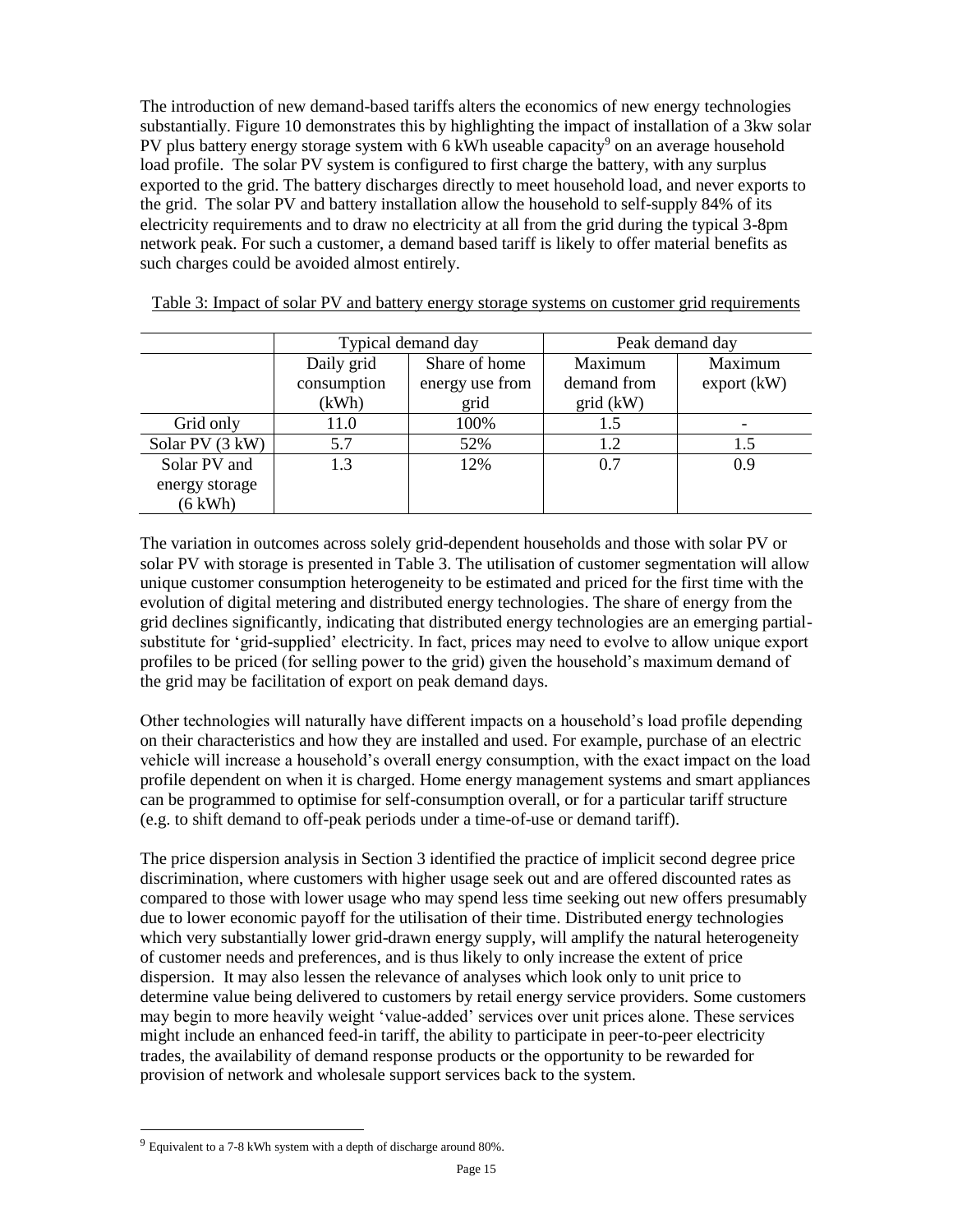It is positive that the retail regulatory and market framework is allowing new entrants with novel business models to enter the market and offer newly designed services to customers. By 'disrupting' the retail energy services market, new entrants drive enhanced competition amongst all market players. It will be important that governments reviewing retail electricity prices keep sight of the fast evolving consumer energy landscape and do not, in an attempt to protect consumers, propose a return to more rigid price-setting frameworks that have the unintended consequences of limiting the ability of both old and new market players to innovate their offerings in response to technology developments and changing consumer preferences.

However, it must also be recognised that the take-up of distributed energy technologies will be gradual and uneven. There will be households for whom the installation of distributed energy technologies is currently infeasible, whether due to financial strain, not owning their home or residing in a home unsuitable to these technologies. There will also remain customers who do not actively engage with the retail energy services market, whether through disinterest or difficulty in doing so. For these customers, competition on 'traditional' measures (e.g. unit pricing) remains very important. As do measures to make engagement, at least at a basic level, simple and achievable. Competitive neutrality, encouraging a range of operators into the market to offer services meeting the broad spectrum of customer needs and preferences, is critical.

## **5. Policy recommendations and concluding remarks**

This article considers retail competition within both a traditional framework of electricity being a *homogenous* good and the emerging framework of electricity being a heterogeneous suite of products and services. Our findings are relatively straightforward: the Victorian electricity market is exhibiting the characteristics of efficient pricing as the marginal unit is approximately priced at our estimate of marginal cost; implicit price discrimination is present with customers on the most price discounted products consuming significantly more energy than those on higher priced standing offers; and the temporally heterogeneous nature of electricity consumption will result in even greater price dispersion in future as new products and services allow heterogeneity to be targeted effectively for the first time.

The main policy recommendation that flows from these conclusions is that greater facilitation of competition by policy makers is warranted, rather than price interventions (as have occurred in the  $UK^{10}$ ). The analysis supports the conclusions of the eminent economists (Professors Yarrow, Vickers, Green, Littlechild, and Waddams Price) summarised by Simshauser and Whish-Wilson (2017) that reducing price discrimination is likely to reduce competition and have a detrimental impact on low-income customers.

It is highly likely that price dispersion will become more pronounced as electricity markets decarbonise. Nelson et al (2017) demonstrate that increased proportions of renewables and battery storage will result in a higher proportion of supply chain costs being fixed rather than variable. As more costs become sunk, uniform pricing set to marginal cost will become even more problematic as large capital costs would not be recovered. As such, it is important that policy makers continue the push towards deregulated retail electricity markets to facilitate, rather than obstruct, the goals of efficient pricing and decarbonisation.

The benefits of competition are not just confined to price. The Grattan Institute (2017, p.22) summarises some of these non-pricing benefits by stating, '*Switching between retailers is now far easier and, in general, does not incur a cost to the consumer. Billing options have been expanded. E-billing is now available along with electronic payments. Some retailers will offer bill smoothing - paying the same or a similar amount every billing period - and can bill on a weekly basis. Call centres are now open for a longer period of time and retailers can communicate through the web and text messaging, while they have stopped door knocking.'*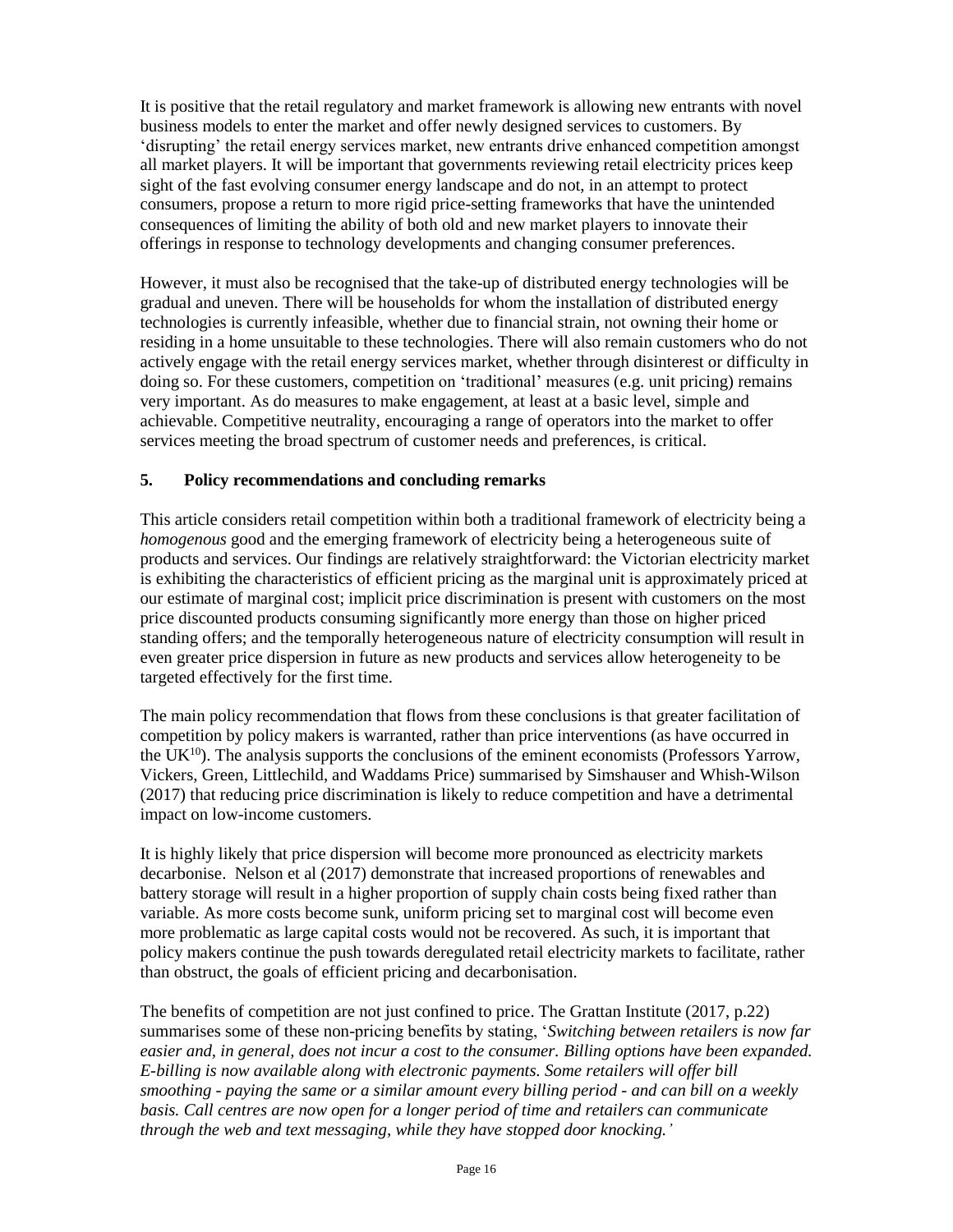While our analysis indicates that the market is working effectively, it is important that governments promote regulatory frameworks that allow consumers to overcome the energy system's inherent complexity. This is particularly important as new tariffs and products and services enter the market. Sensible policy measures could include increased promotion of comparator tools such as *Energy Made Easy<sup>11</sup>* and publication of easily understood 'standard energy bills' which discounted offers could be compared to. That said, innovation is more likely to be a better solution with information technology allowing customers to instantly compare complex pricing structures based upon their unique circumstances (discoverable through digital metering technology).

A key unresolved policy issue relates to operation of the retail market for customers in hardship. Simshauser and Nelson (2014) found that the 'family cohort' demographic is most prone to hardship given high household consumption and relatively low incomes per person. The data analysed in this paper supports this finding with 'hardship' customers consuming 40% more electricity than average. Currently, there is no requirement on energy companies to ensure that these customers are on the offer approximating marginal cost. While it would appear to be in the interests of the businesses themselves to do this (to minimise the prospect of bad debts), regulatory intervention could be considered in the event it is demonstrable that this is not occurring. <sup>12</sup>

<sup>&</sup>lt;sup>10</sup> There is speculation that further intervention may occur – see  $\frac{http://www.cityam.com/263862/theresa-mays-conservative-sconfirm$ [plans-cap-energy-prices?utm\\_source=dlvr.it&utm\\_medium=dvTwitter,](http://www.cityam.com/263862/theresa-mays-conservatives-confirm-plans-cap-energy-prices?utm_source=dlvr.it&utm_medium=dvTwitter) Accessed online on 4 May 2017

<sup>&</sup>lt;sup>11</sup> Se[e www.energymadeeasy.gov.au,](http://www.energymadeeasy.gov.au/) Accessed online on 3 May 2017.

 $12$  There may also be arguments for increasing government intervention around 'credit screening' and other practices which result in customers being unable to secure offers from multiple companies. As electricity is an essential service, the benefits of competition rely upon customers being able to procure multiple offers.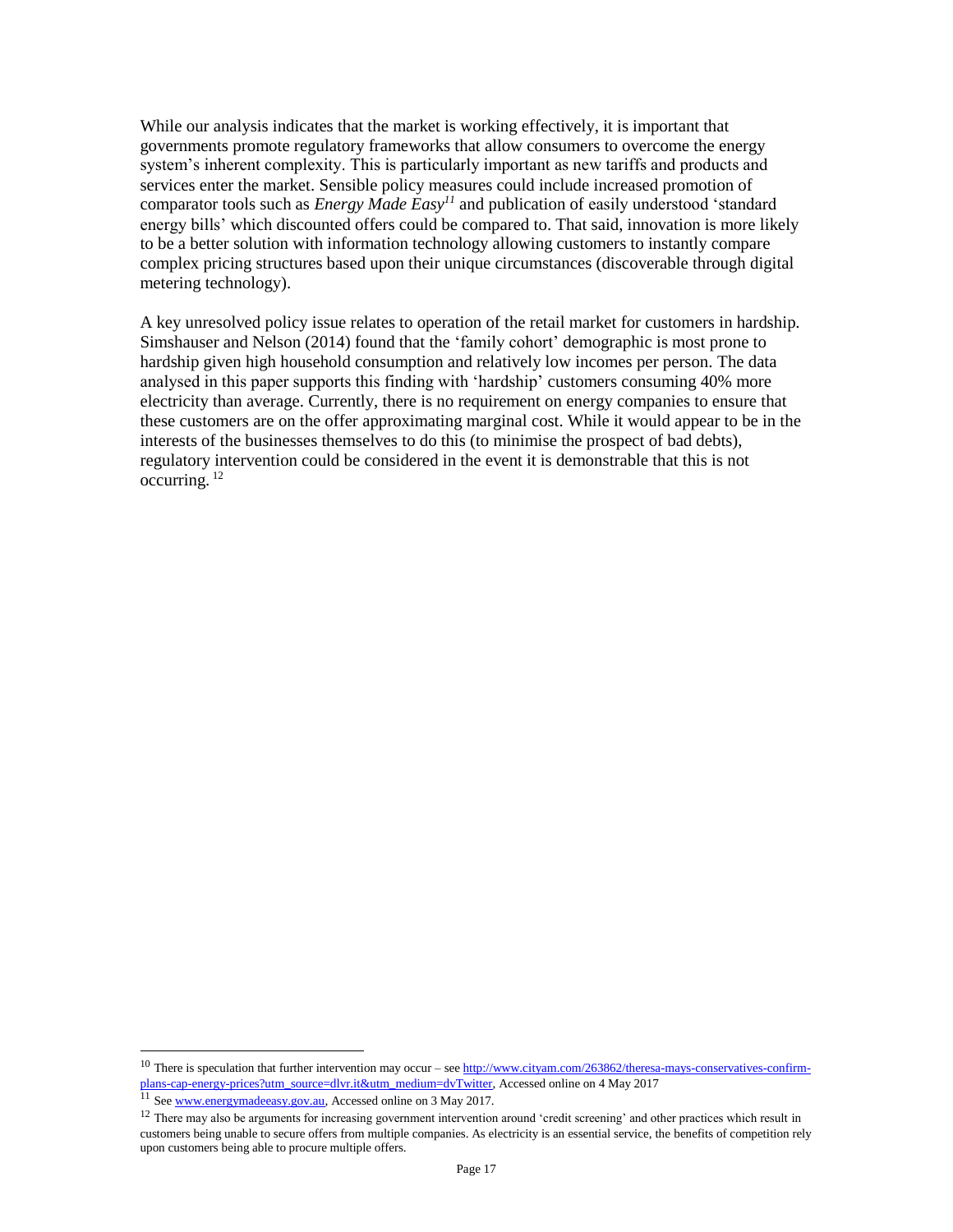#### **6. References**

Australian Energy Council: AEC. (2017), *Solar Report*, Available online at [https://www.energycouncil.com.au/media/7687/australian-energy-council-solar-report\\_march-](https://www.energycouncil.com.au/media/7687/australian-energy-council-solar-report_march-2017.pdf)[2017.pdf,](https://www.energycouncil.com.au/media/7687/australian-energy-council-solar-report_march-2017.pdf) Accessed online on 11 May 2017.

Australian Energy Council: AEC. (2016), *Solar Report,* Available online at [https://www.energycouncil.com.au/media/7687/2016-06-30\\_australian-energy-council-solar](https://www.energycouncil.com.au/media/7687/2016-06-30_australian-energy-council-solar-report-june-2016.pdf)[report-june-2016.pdf,](https://www.energycouncil.com.au/media/7687/2016-06-30_australian-energy-council-solar-report-june-2016.pdf) Accessed online on 11 May 2017.

Bakke, G. (2016), *The Grid - The Fraying Wires Between Our American Cities and Our Clean Energy Future,* Bloomsbury Publishing.

Ben-David, R. (2017), 'Do discount wars benefit retail energy customers? Don't bet on it', *Submission to the Review of Electricity and Gas Retail Markets in Victoria*, Available online at http://www.delwp.vic.gov.au/ data/assets/pdf file/0011/378245/0.-Cover-letter-to-Independent-[Review-of-Retail-Markets-in-Victoria.pdf,](http://www.delwp.vic.gov.au/__data/assets/pdf_file/0011/378245/0.-Cover-letter-to-Independent-Review-of-Retail-Markets-in-Victoria.pdf) Accessed online on 12 May 2017.

Bloomberg New Energy Finance: BNEF. (2017), *Australia Behind-the-Meter PV and Storage Forecast*, BNEF Publication, 22 February 2017.

Borenstein, S. Rose, N. (1994), 'Competition and price dispersion in the U.S. airline industry', *Journal of Political Economy*, Vol. 102, No. 4, pp. 653–683.

Corts, K. (1998), 'Third-degree price discrimination in oligopoly: all-out competition and strategic commitment', *RAND Journal of Economics*, Vol. 29, No. 2, pp. 306–323.

Dana Jr, J.D. (1998), 'Advance-purchase discounts and price discrimination in competitive Markets', *Journal of Political Economy*, Vol. 106, No. 2, pp. 395–422.

Department of Environment, Land, Water and Planning: DELWP. (2017), *Review of electricity and gas retail markets in Victoria*, Victorian Government Publication, Melbourne.

Finkel, A. Moses, K. Munro, C. Effney, T. and O'Kane, M. (2016), *Independent Review into the Future Security of the National Electricity Market: Preliminary Report,* Commonwealth Government Publication, Canberra.

Ghazizadeh, M.S. and Seifi, H. (2007), 'Electricity restructuring', *IEEE Power and Energy Magazine*, Vol. 5, pp. 16-20.

Grattan Institute. (2017), *Price shock: Is the retail electricity market failing consumers?*, Grattan Institute Publication, Melbourne.

Holmes, T. (1989), 'The effects of third-degree price discrimination in oligopoly', *American Economic Review*, Vol. 79, pp. 244–250.

Independent Pricing and Regulatory Tribunal: IPART. (2015), *IPART 2015 Household survey of electricity, gas and water usage*, IPART Publication, Sydney.

Nelson, T. Bashir, S. McCracken-Hewson, E. and Pierce, M. (2017), 'The changing nature of the electricity industry', *Economic Papers*, In-press.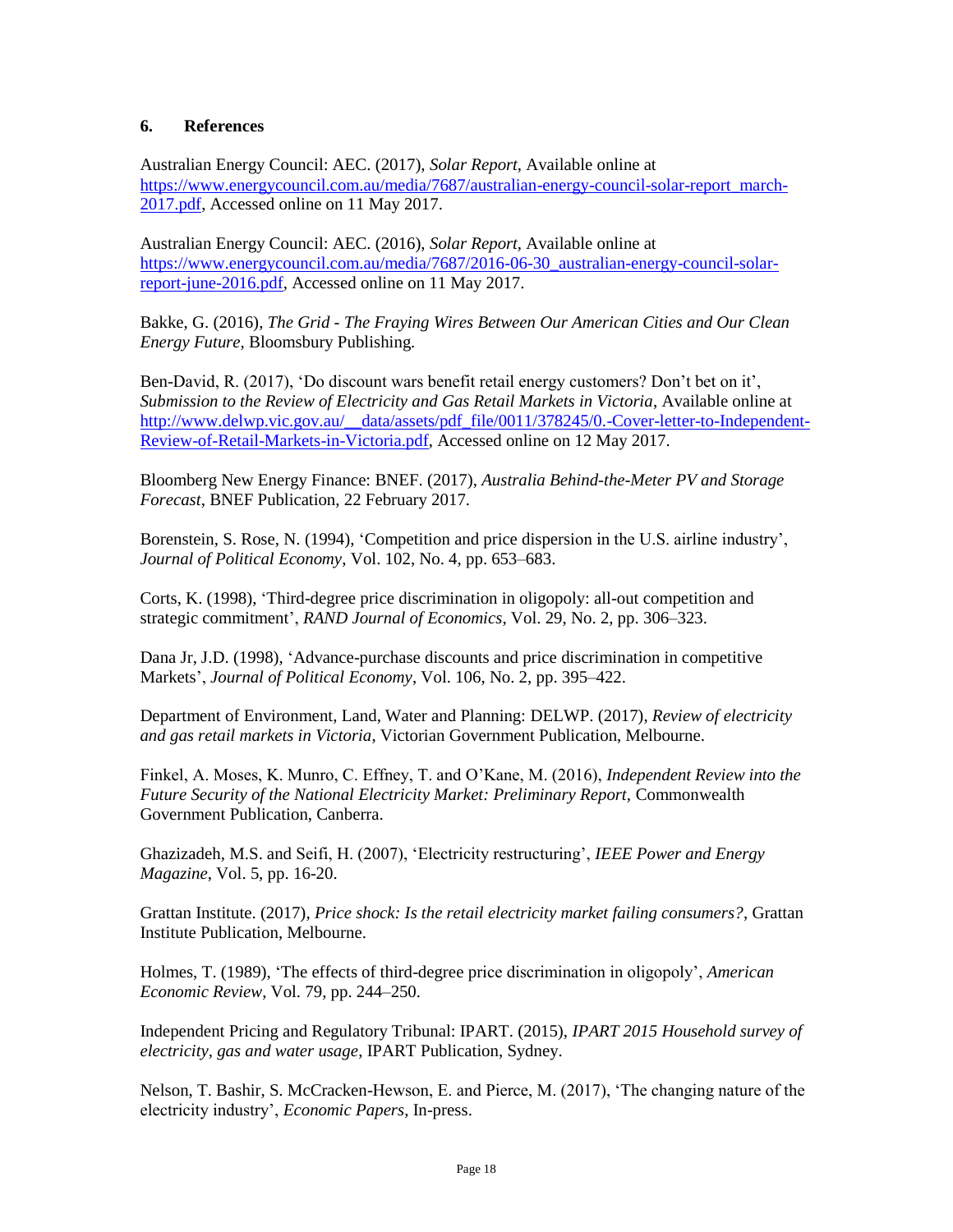Nelson, T. and Reid, C. (2013), 'Reconciling energy prices and social policy', *The Electricity Journal*, Vol. 27, No. 1, pp. 104-114.

Oakley Greenwood. (2017), *Causes of residential electricity bill changes in Victoria, 1995 to 2017,* Oakley Greenwood Publication, Melbourne.

Orton, F. Nelson, T. Pierce, M. and Chappel, T. (2017), 'Access Rights and Consumer Protections in a Distributed Energy System', in *Innovation and Disruption at the Grids Edge,*  Elsevier.

Pigou, A.C. (1920), *The Economics of Welfare*, Macmillan, London.

Reiss, P. and White, M. (2005), 'Household electricity demand, revisited', *Review of Economic Studies,* Vol. 73, No. 3, pp. 853-883.

Robinson, J. (1933). *The Economics of Imperfect Competition*, Macmillan, London.

Simshauser, P. and Downer, D. (2016), 'On the inequity of flat-rate electricity tariffs', *The Energy Journal,* Vol. 37, No. 3, pp. 199-229.

Simshauser, P. and Nelson, T. (2014), 'The Consequences of Retail Electricity Price Rises: Rethinking Customer Hardship', *The Australian Economic Review*, Vol. 47, No. 1, pp. 13-43.

Simshauser, P. and Whish-Wilson, P. (2017), 'Price discrimination in Australia's retail electricity markets: An analysis of Victoria & Southeast Queensland', *Energy Economics,* In-press.

Stigler, G. (1987), *A Theory of Price*, Macmillan, New York.

Stole, L. (2007), 'Price discrimination and competition', In: Armstrong, M. Porter, R. (Eds.), *Handbook of Industrial Economics vol. III,* Elsevier, Amsterdam.

Varian, H. (1996), 'Differential pricing and efficiency', *First Monday*, Vol. 1, No. 2, pp. 1–13.